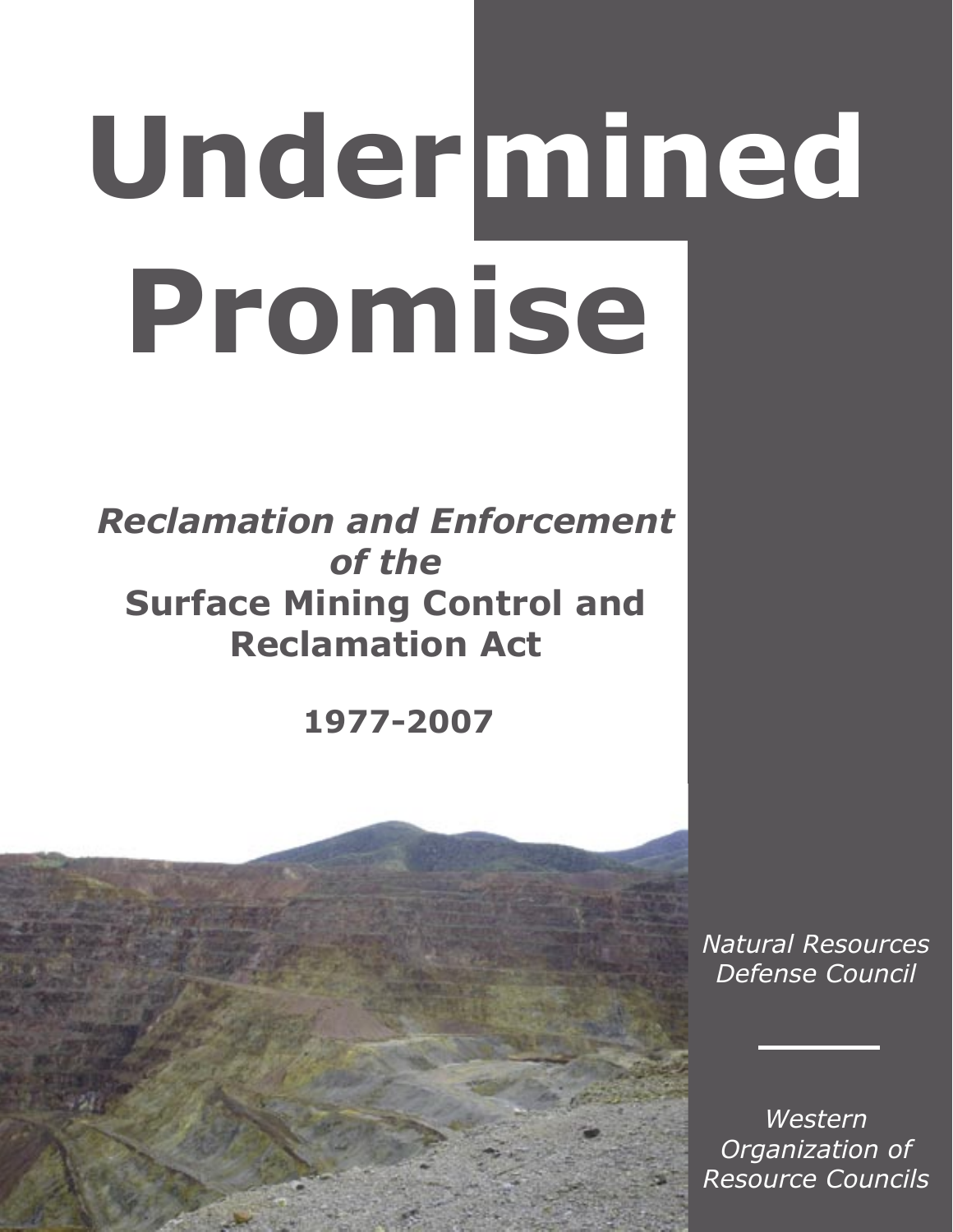**Undermined Promise** *is a joint publication of the Natural Resource Defense Council (NRDC) and the Western Organization of Resource Councils (WORC).* 

*NRDC is one of the nation's most effective environmental action groups. It uses law, science and the support of its 1.2 million members and online activists to protect the planet's wildlife and wild places and to ensure a safe and healthy environment for all living things.*

*WORC is a regional network of seven grassroots community organizations that include 9,500 members and 45 local chapters. WORC is committed to building sustainable environmental and economic communities that balance economic growth with the health of people and stewardship of their land, water, and air resources.*

#### **Authors**

*Harris Epstein, Policy Fellow, NRDC Johanna Wald, Senior Attorney, NRDC John Smillie, Campaign Director, WORC*

#### **Design, Layout and Production**

*Kerri Nelson, Development Director, WORC*

*Copyright © 2007 Natural Resources Defense Council and Western Organization of Resource Councils*

## **Contents**

| 1977-2007                                      | 1  |
|------------------------------------------------|----|
| <b>Introduction</b>                            | 3  |
| Why now?                                       | 4  |
| <b>Objectives of our report</b>                | 4  |
| <b>Overview of SMCRA</b>                       | 5  |
| <b>Current state of SMCRA</b>                  | 6  |
| <b>Problems with OSM Data</b>                  | 6  |
| <b>Inspection and enforcement</b>              | 7  |
| <b>Inspection and enforcement requirements</b> | 8  |
| <b>OSM Data</b>                                | 9  |
| <b>Not enough inspections</b>                  | 9  |
| <b>Individual state performance</b>            | 9  |
| Not enough state regulatory employees          | 11 |
| <b>Federal Employees</b>                       | 12 |
| <b>Reclamation</b>                             | 14 |
| <b>Reclamation using OSM's definition</b>      | 15 |
| <b>Other reclamation information</b>           | 17 |
| <b>Policy recommendations</b>                  | 18 |
| <b>Footnotes</b>                               | 22 |



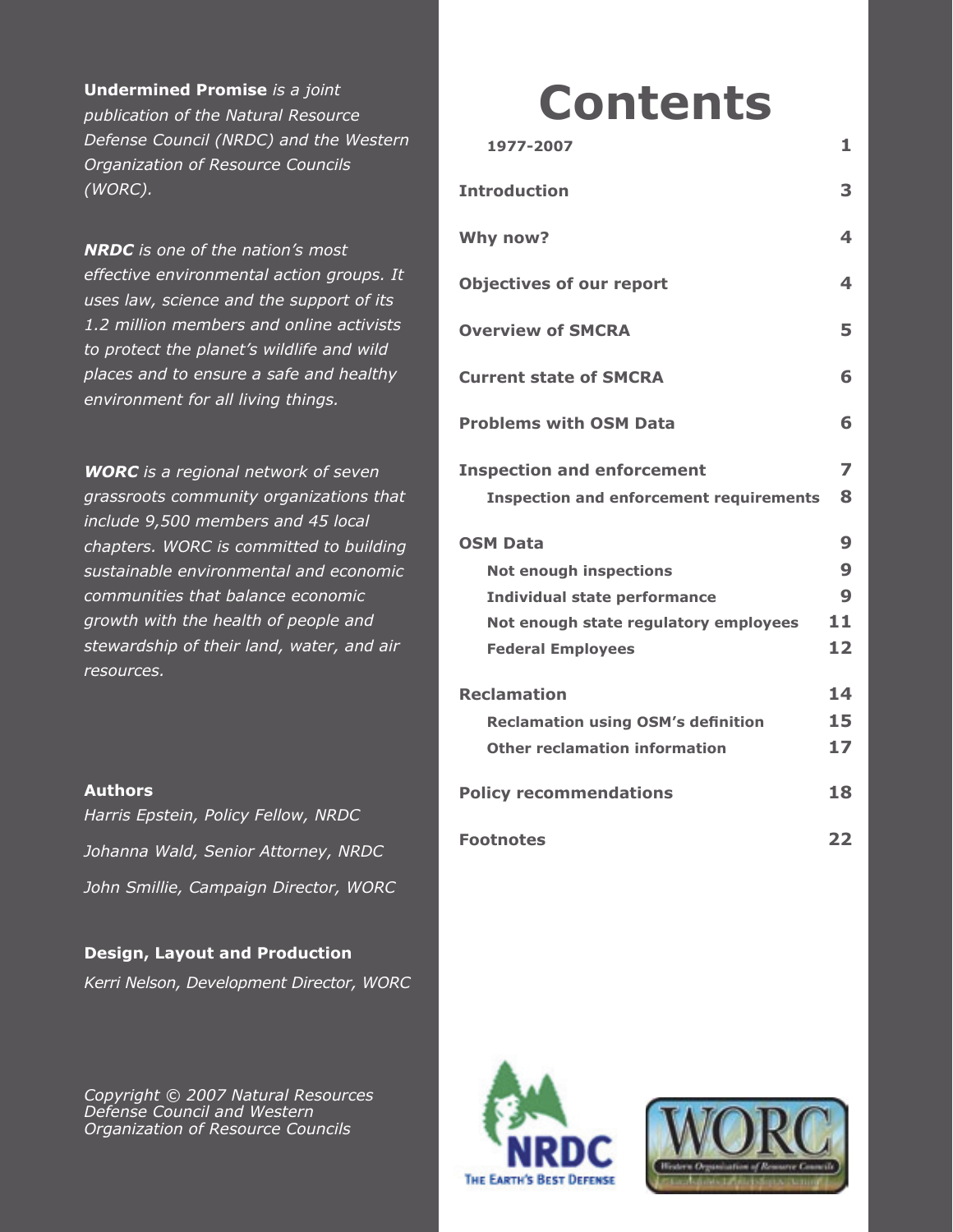# **Undermined Promise**

### Reclamation and Enforcement of the *Surface Mining Control and Reclamation Act*

#### **Introduction**

Coal is often referred to as the nation's cheapest and most abundant fossil fuel. But, according to a recent National Academy of Sciences report, the United States may not have nearly as much coal as is popularly believed, and mining the remaining resources may be more dangerous for workers and the environment than current operations.<sup>1</sup> Nor is coal cheap, if the full costs of coal extraction and use are considered. If the external costs of coal—landscapes altered or devastated by mining coal, air and water pollution from mining and burning coal, and the contribution of coal use to global warming—are taken into consideration, the full costs of coal are huge.<sup>2</sup>

In the 1960s and 1970s, the devastating impacts of strip-mining in the East and the potential creation of "barren wastelands susceptible to continual erosion and disrupted groundwater systems" in the West led to congressional passage of the Surface Mining Control and Reclamation Act (SMCRA),<sup>3</sup> which was signed into law by President Jimmy Carter on August 3, 1977. In enacting SMCRA, Congress sought, among other purposes, to assure "that…surface mining operations are not conducted where reclamation…is not feasible," "that surface coal mining operations are so conducted as to protect the environment," and "that adequate procedures are undertaken to reclaim surface areas as contemporaneously as possible with the surface coal mining operations."4

This report focuses specifically on the last 10 years of SMCRA's implementation—from 1996 through 2005—in five western states: Montana, Wyoming, North Dakota, Colorado, and New Mexico. Based on data published by the Office of Surface Mining Reclamation and Enforcement (OSM), the federal agency charged with ensuring and overseeing the on-the-ground implementation of SMCRA, this report reveals serious problems with OSM's data and with two critical foundations of Congress' approach to regulating coal mining in the Act: timely and complete reclamation of mined land, and inspection and enforcement of SMCRA's statutory and regulatory requirements.

This report does not address other important implementation issues in this region, including damage to water resources from subsidence or other surface effects of longwall mining and other mining techniques. Nor does it discuss issues in other coal states and regions, such as mountaintop removal in Appalachia. Further investigation of these and other issues not covered here is necessary and appropriate on this, SMCRA's 30th anniversary.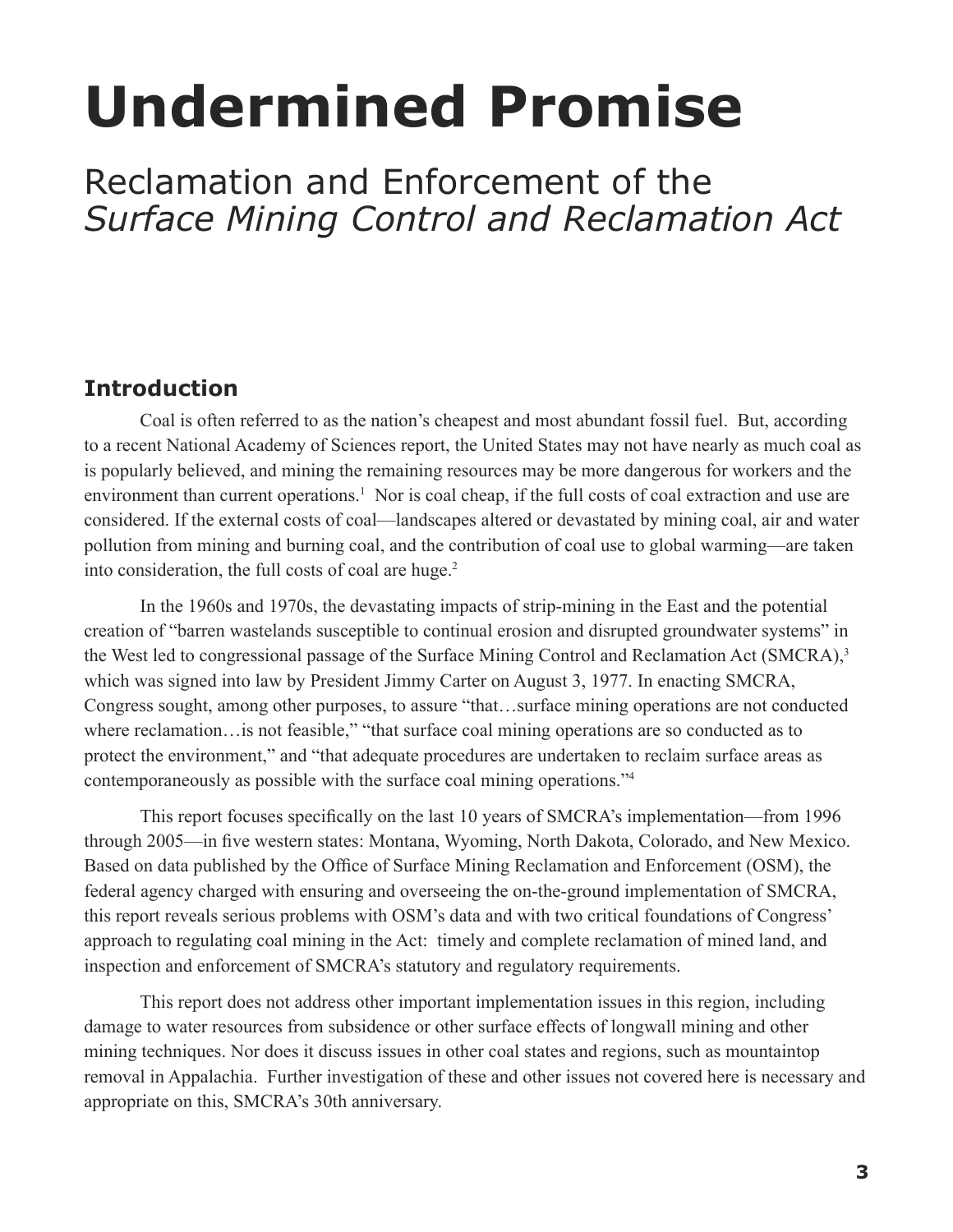#### **Why now?**

Today, 30 years after SMCRA was signed into law, it is appropriate to assess whether the on-the-ground implementation of the statute matches up to its text and the intentions of its authors. When SMCRA was enacted, lawmakers were concerned about the legacy of environmental harm that coal mining had already left in the East and the extensive damage that could result from the planned "expansion of coal surface mining [in the West] on a very large scale," given the demand at that time for coal.5 Today coal demand is much higher than it was 30 years ago, and many observers are predicting dramatically increased production in the near future, this time due to the rising prices and decreased supplies of petroleum and natural gas. Total coal production in the United States expanded by 0.8 percent per year over the past 10 years,<sup>6</sup> and the U.S. Department of Energy expects future production to grow by 1.1 percent annually until 2015 and by 1.8 percent per year until 2030.7 Most of these projected increases are predicted to take place in the West.

Coal mining— including surface-mining, or strip-mining—has severe environmental impacts.<sup>8</sup> Strip-mining disturbs huge amounts of land in order to remove the coal, interrupts underground aquifers flowing through or above the coal seam, causes negative physical and chemical changes to nearby waters, and leaves a legacy of waste long after mining operations cease.<sup>9</sup> Mountaintop removal mining devastates the landscape and destroys homes, while associated valley fills threaten to wreak still more damage on affected areas. Coal mines, especially western strip mines, emit large amounts of particulate matter into the air, degrading air quality, while eastern underground mines contribute to global warming

by releasing into the atmosphere significant amounts of methane gas that was previously trapped in the coal seams.10 Health and safety risks are enormous, particularly in the East, and surrounding communities have been seriously harmed.<sup>11</sup> Now, more than ever, we need a strong, vigorously enforced SMCRA to help minimize the impacts of coal mining on the environment and the health and safety of local communities.

#### **Objectives of our report**

This report has two objectives: first, using reports and data published by OSM,<sup>12</sup> to assess the degree to which SMCRA's requirements and goals are being achieved by OSM and five western coal mining states; and second, to present policy recommendations that respond to the problems we have identified. Given the narrow focus of this report, these recommendations represent just the beginning of a list of measures needed to address problems with implementation of SMCRA. Oversight committees in Congress, policymakers, and environmental and community

*"[T}he environmental and social costs of coal extractin have been enormous. [...] In the arid West, permanent rehabilitation of mined areas is yet to be demonstrated. If not properly conducted, current and planned western coal development could leave behind barren wastelands susceptible to continual erosion and disrupted groundwater systems, significantly diminishing the productivity of agricultural areas. By imposing workable reclamation standards nationwide through the enactment of [SMCRA], the unnecessary degradation of land and water resources will be avoided as the country makes good use of its abundant coal supply."*

**H. R. Rep. 218, 95th Congress, 1st Sess. , p. 57.**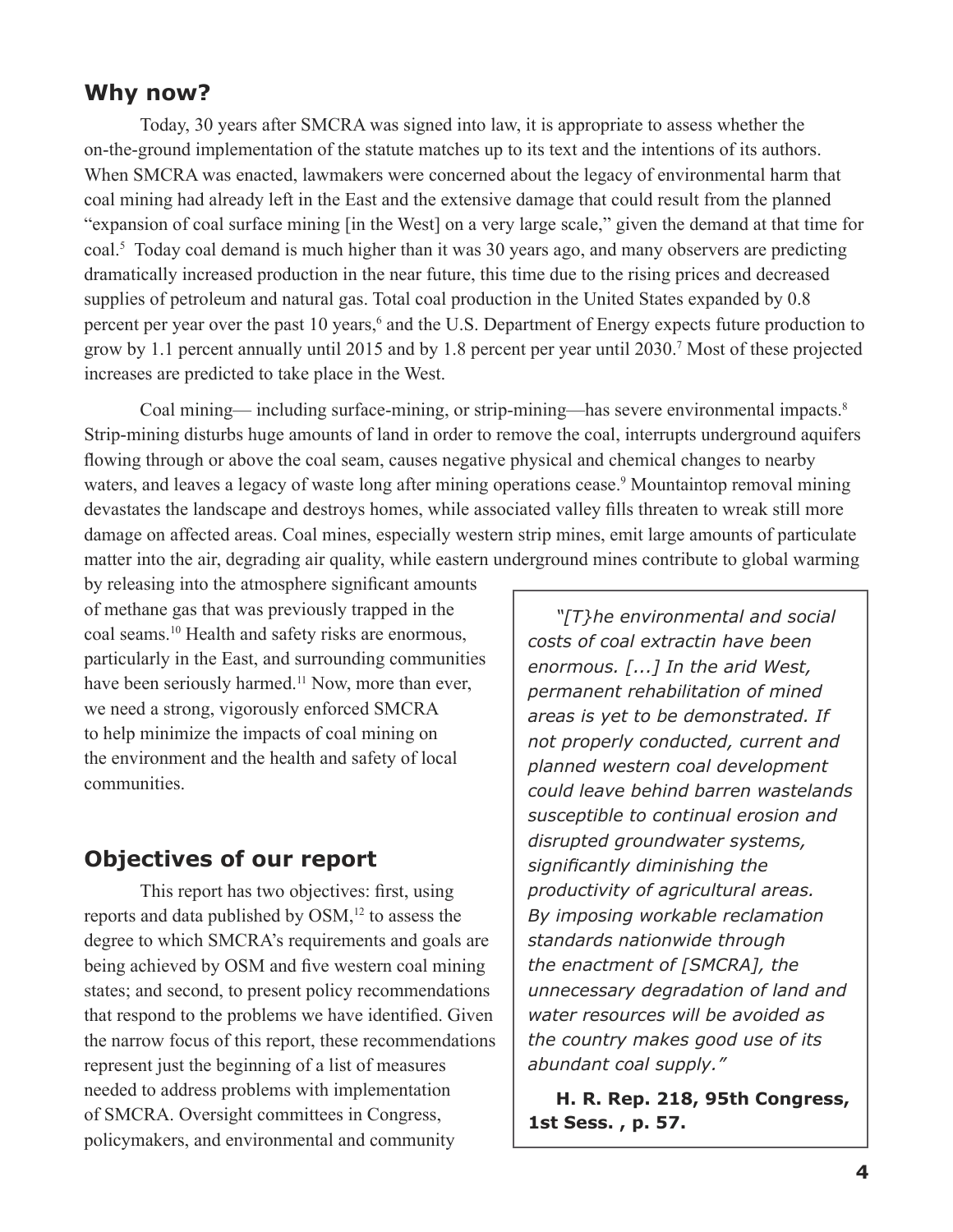organizations can and should develop much more exhaustive recommendations for improvements in the way coal mines operate as well as the way SMCRA is being implemented and enforced as we observe the statute's 30th anniversary.

This report concentrates on coal mining in Colorado, Montana, New Mexico, North Dakota, and Wyoming, the states where the bulk of western coal extraction takes place. In 2005, these five western states produced more than 515 million tons of coal, accounting for 46 percent of all the production in the United States.13 One of them, Wyoming, is the nation's leading producer of coal, nearly all of which is strip-mined.

#### **Overview of SMCRA**

Our investigation into the implementation of SMCRA in the West's leading coal states uncovered a plethora of environmental issues. This report focuses on two fundamental objectives of SMCRA: timely and effective reclamation of mined land, and thorough inspection and enforcement of SMCRA and its implementing regulations by OSM and state regulatory agencies. Before we delve into our findings, it is important to understand the intentions and goals of Congress when it enacted SMCRA 30 years ago.

Prior to SMCRA, regulation of coal mining was the sole prerogative of individual coal states. In the absence of uniform standards, some states adopted reasonably comprehensive regulatory programs while others had minimal regulations—or none whatsoever. Typically, the states most in need of a strict regulatory regime were also the states least able to create an effective system because of the size and political influence of their coal producers. "In effect, the political and economic power of the coal industry forced many states to compete for the weakest laws and loosest enforcement [to attract coal business] at the expense of their citizens' health, property, and environment."14

In response to the public outcry over the severe damage left in the wake of inadequately regulated coal mining, Congress enacted SMCRA, which included benchmark environmental standards applicable to coal mining in all states. SMCRA was intended to level the playing field for the coal industry across the nation while protecting the environment and local communities by requiring that the harmful impacts of coal mining be minimized and that mined lands be reclaimed to their pre-mining condition or converted to a beneficial post-mining use as contemporaneously as possible.

While SMCRA's authors intended that the states would have "primary governmental responsibility" for regulating strip-mining and ensuring reclamation,<sup>15</sup> they wanted the states to exercise this responsibility in a way that would meet "minimum national environmental protection standards."16 Toward this end, Congress created OSM within the Department of the Interior and instructed it to promulgate federal regulations establishing minimum standards for the states to meet in developing and carrying out their individual programs on private and state lands.<sup>17</sup> The agency was also charged with approving the state programs and with overseeing their implementation.<sup>18</sup> Once their programs are approved, the states carry them out subject to OSM oversight. States with approved programs can also enter into cooperative agreements with OSM to carry out their programs on federal lands as well. All five states that are the focus of this report have approved state programs and cooperative agreements with OSM.<sup>19</sup>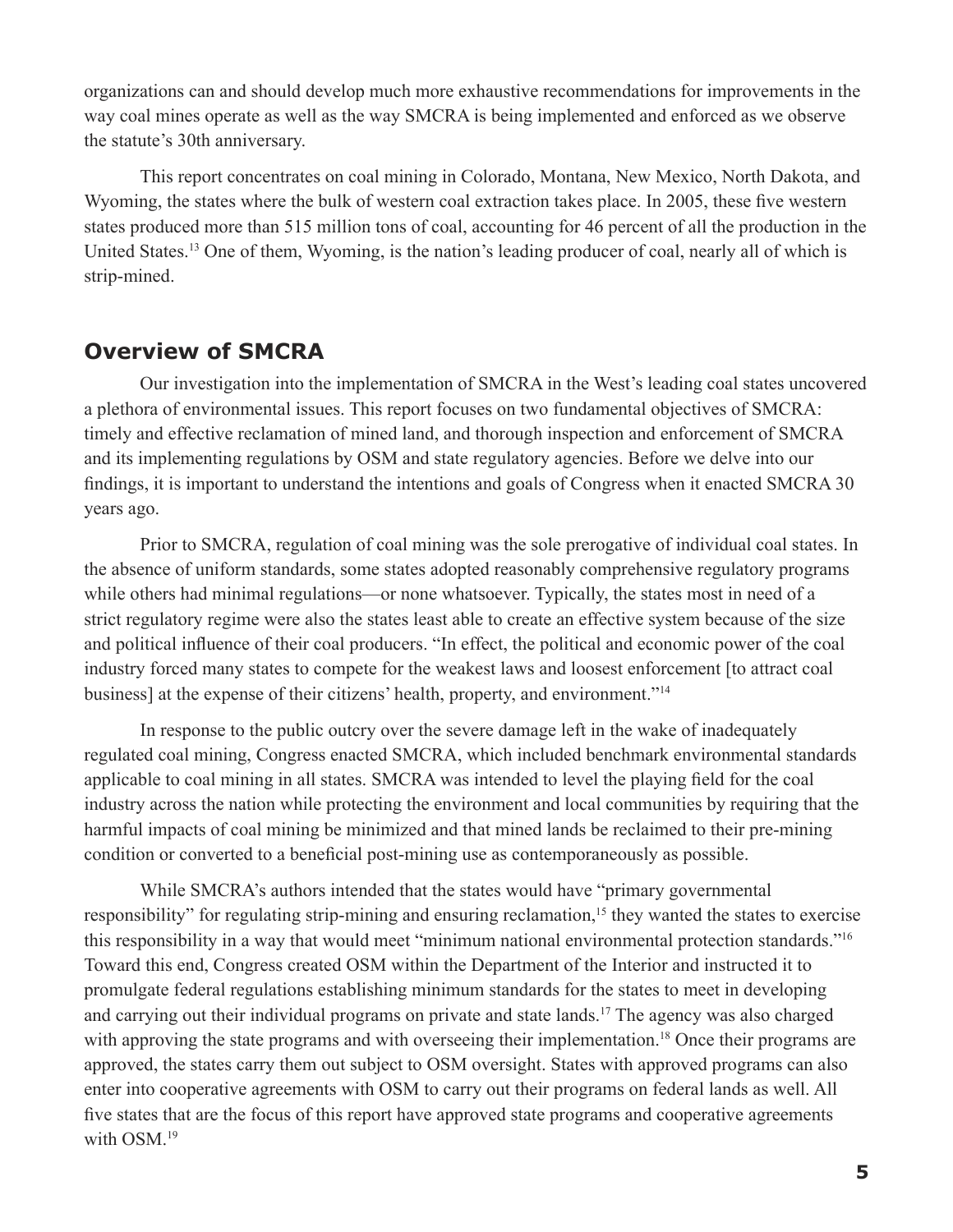In its role as overseer of state regulatory programs, OSM conducts mine site inspections, reviews permits issued by state regulatory agencies, analyzes state coal mining data, and evaluates whether regulatory programs are meeting statutory and regulatory requirements. OSM's enforcement authority is limited,<sup>20</sup> but it is mandated to take enforcement actions in certain situations, including when the state does not act. OSM has the ultimate authority to take over implementation of a state program should the state regulatory agency fail to act in accordance with SMCRA.<sup>21</sup> Through these responsibilities, OSM is intended to back up the state regulatory agencies and enable them to stand up to the coal mining industry.

#### **Current state of SMCRA**

The commitment of both OSM and the states to SMCRA's goals and to its implementation has diminished since the 1970s.<sup>22</sup> As this report documents, the enforcement capabilities of the states and OSM have deteriorated over the past 10 years, and OSM's published data clearly show that the statute is not being fully and effectively enforced. Today, state officials and employees who look to OSM for support in upholding the law often find little assistance and in many cases have no choice but to capitulate to pressure from the coal mining industry.<sup>23</sup> Although Congress expected that mining would be a temporary activity on the affected lands and that mined land would be reclaimed as quickly as possible, the rate of reclamation occurring today in the West is shockingly slow. Other problems, especially problems relating to the utility and consistency of data published by OSM, plague the federal program. Overall, despite the passage of three decades, SMCRA's goal of protecting society and the natural environment of the United States from the ravages of coal mining has not been achieved in major respects.

#### **Problems with OSM Data**

"[D]ata must serve their intended purposes and stand up to independent, objective external inspection, as well as to internal control reviews and audits."

Department of the Interior Budget Justifications and Performance Information Fiscal Year 2008. Office of Surface Mining Reclamation and Enforcement. 2007. Pg 14.

To prepare this report, we relied virtually entirely on published OSM reports for the years 1996 through 2005.<sup>24</sup> The documents we reviewed included the yearly reports on SMCRA implementation published by the agency: its national annual reports, the reports it published on the 20th and 25th anniversaries of SMCRA, and its annual oversight reports on the regulatory programs of Montana, Wyoming, North Dakota, Colorado, and New Mexico. OSM publishes these reports and the data they contain in order to comply with requirements of SMCRA as well as subsequently enacted statutory requirements. For the reports to be useful to elected officials, regulators, and the public, the data they contain must be accurate, consistent, and appropriate. Unfortunately, our review of these reports revealed a number of serious problems with OSM's data.

First, OSM regularly failed to include critically important data in its published reports. For example, the number of acres disturbed by mining is a critical piece of information for anyone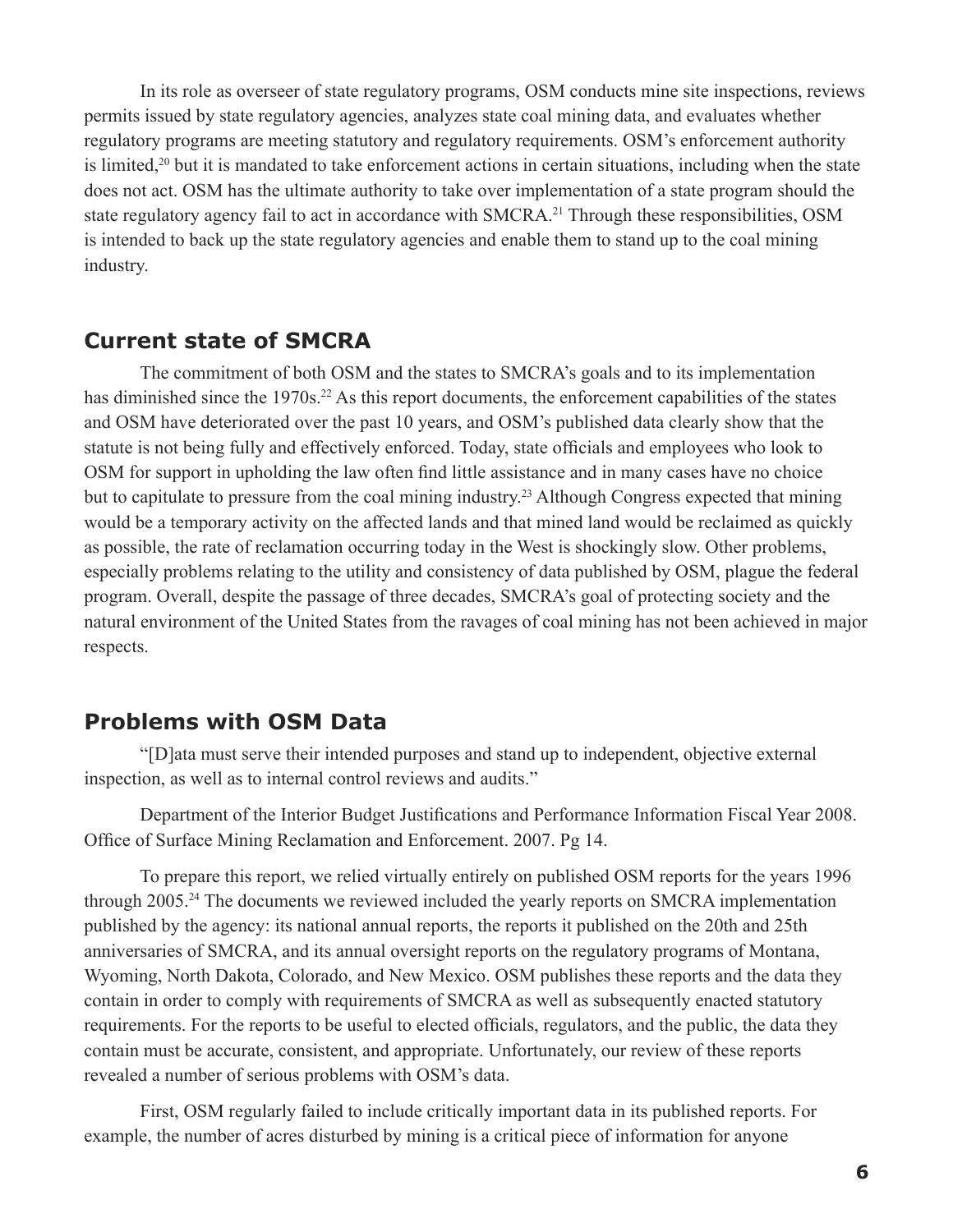interested in reviewing SMCRA's implementation and OSM's performance, particularly with regard to reclamation. Prior to 1998, OSM did not publish the number of mined acres in its annual national reports, although it did publish the number of acres reclaimed.<sup>25</sup> From 1998 through 2002, data about how many acres had been affected by mining ("disturbed acres") as well as the number of acres reclaimed were included in annual reports, allowing readers to easily evaluate for themselves how well SMCRA's reclamation goals were being achieved. In 2003, however, the agency stopped including information about acreage mined in its national reports despite its significance.<sup>26</sup> Similarly, inspection information for active and inactive coal mines is critical because OSM's regulations impose different inspection requirements for these types of mines.<sup>27</sup> Yet OSM failed to separate inspection data according to active and inactive mine status on a consistent basis. Its national reports do not include this information but rather present cumulative data.<sup>28</sup> Moreover, 40 percent of the state annual oversight reports the agency published over the past 10 years did not contain these data.<sup>29</sup>

Second, the data that were published were often problematic. In particular, there were numerous inconsistencies between OSM's annual reports and the state oversight reports upon which they are supposed to be based. According to the agency, "state oversight reports are the sole source of data for the regulatory information and data tables in the Annual Report for those states with regulatory primacy."30 Yet when we compared the acreage data published in OSM's national reports with the corresponding data in its annual oversight reports for all five states for the years 1996 to 2005, we found that 35.3 percent of the figures in the national reports did not match the corresponding data in the state reports.<sup>31</sup> Indeed, for the years 1998 to 2002, the "disturbed acreage" figures published in the national reports never once matched the corresponding numbers in the state oversight reports.<sup>32</sup> Upon questioning, OSM explained that, because the reporting cycle for the annual report is different from that of the oversight reports, field offices are sometimes forced to give premature or estimated data to the national office for publication in the former.33 However, no explanation was provided for the different reporting cycles or for the agency's failure to amend the annual reports when accurate data were available.

These and other data problems suggest that OSM does not take seriously its responsibility to provide information that "stand[s] up to independent, objective external inspection."

#### **Inspection and enforcement**

In enacting SMCRA, Congress recognized the central importance of enforcement to the realization of the statute's goals:

Efficient enforcement is central to the success of the surface mining control program contemplated by [SMCRA]. For a number of predictable reasons—including insufficient funding and the tendency for State agencies to be protective of local industry—State enforcement has in the past, often fallen short of the vigor necessary to assure adequate protection of the environment.<sup>34</sup>

Thorough mine site inspections and prompt action to correct violations found during inspections are essential to an effective enforcement regime at both the state and federal levels. If the inspections are not thorough and citations are not issued for every violation, statutory and regulatory mandates and goals cannot be met.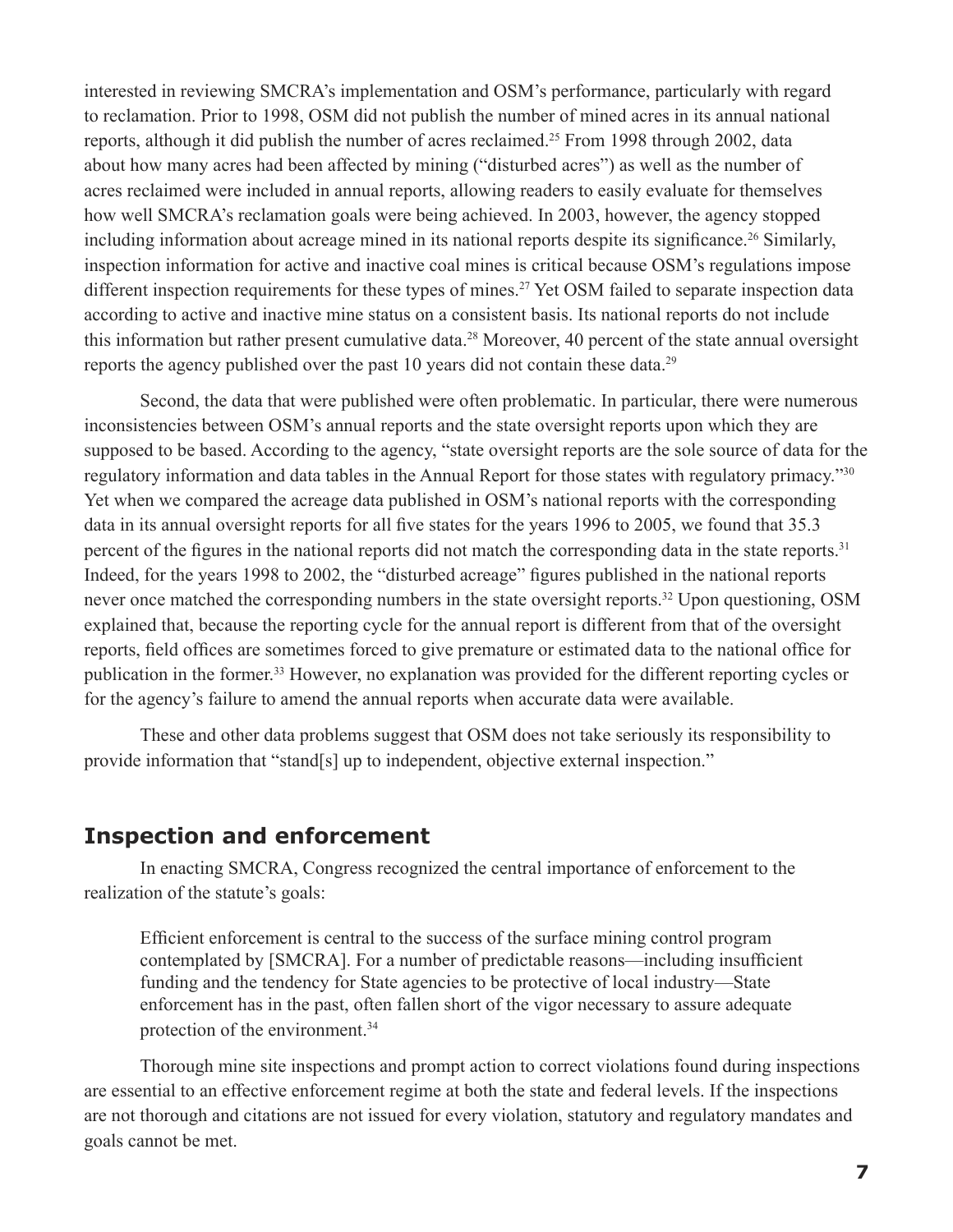Unlike many other environmental laws with largely discretionary enforcement schemes, SMCRA makes agency enforcement mandatory, because Congress found it essential to ensure public health and safety.

#### **Inspection and enforcement requirements**

Every year, state regulatory agencies must conduct a minimum number of complete inspections of active and inactive mines—four times the total number of such mines in the state—and a minimum number of partial inspections—12 times the number of active mines.<sup>35</sup> Whenever a state inspector finds a violation at a mine, SMCRA requires that s/he issue at least a notice of violation (NOV), giving the mine a maximum of 90 days to abate the violation.<sup>36</sup> Both the number of inspections conducted and the number of violations identified are important indicators of the degree to which SMCRA is being implemented on the ground.

Federal inspectors are not required to carry out a specific number of annual inspections.<sup>37</sup> However, their inspections must be frequent enough in number and thorough enough in content to permit them to determine whether the state programs are complying with SMCRA and OSM regulations. In states with approved programs, federal inspectors cannot take enforcement actions against mine companies save in emergency circumstances, but, when an inspector sees a violation during an inspection, s/he must issue a notice to the state agency, giving it 10 days to take action with respect to the mine operator.<sup>38</sup>

#### **30 CFR § 840.11 Inspections by State regulatory authority.**

*(a) The State regulatory authority shall conduct an average of at least one partial inspection per month of each active surface coal mining and reclamation operation under its jurisdiction. [. . .] A partial inspection is an on-site or aerial review of a person's compliance with some of the permit conditions and requirements imposed under an approved State program.*

*(b) The State regulatory authority shall conduct an average of at*  least one complete inspection per calendar quarter of each active *or inactive surface coal mining and reclamation operation under its jurisdiction. A complete inspection is an on-site review of a person's compliance with all permit conditions and requirements imposed under the State program, within the entire area disturbed or affected by the surface coal mining and reclamation operations.*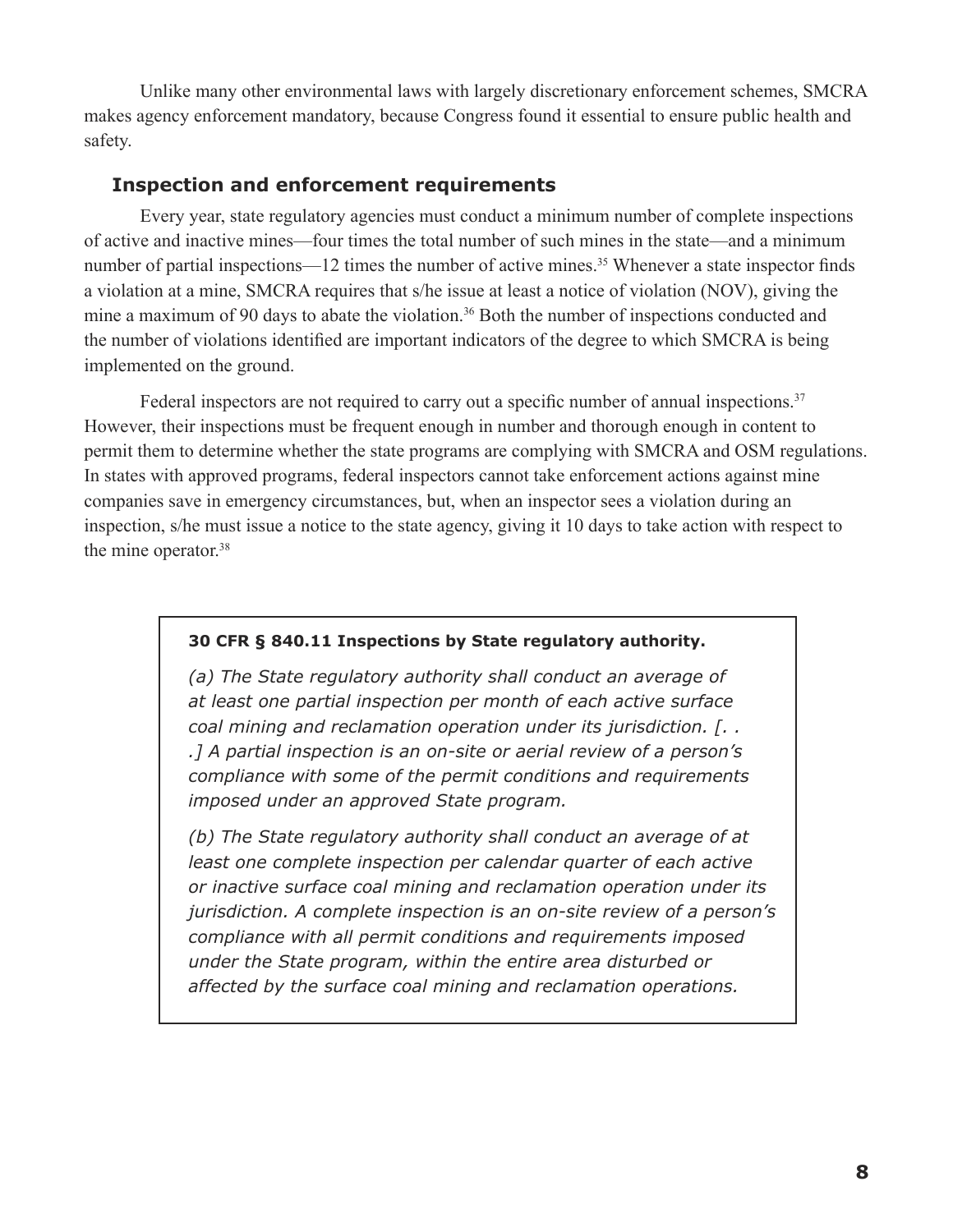#### **OSM Data**

#### **Not enough inspections**

OSM's published data should allow the public and others to determine whether state agencies are carrying out the requisite number of inspections. As indicated above, annual oversight reports do not consistently contain data on the number of inspections carried out by the state in a given year.<sup>39</sup> However, 60 percent of the reports issued over the past 10 years did contain the necessary information. These reports revealed that 80 percent of the time, the states failed to conduct the prescribed number of complete inspections, partial inspections, or both. Over just the years for which we have data, the states failed to conduct 27 complete inspections and 2,697 partial inspections.<sup>40</sup> Using the average of those numbers to estimate the number of missed inspections in the years for which OSM did not publish the appropriate data, it appears that the states may have missed 45 complete and 4,495 partial inspections over the years 1996 to 2005. It is virtually certain that violations were missed as the result of these missed inspections. Given that state inspectors issued one NOV for roughly every 16.26 complete inspections and  $34.67$  partial inspections,<sup>41</sup> a simple calculation suggests that 132 violations went uncited due to the failure of the states to conduct the requisite number of inspections. The number of NOVs issued during the past 10 years could have been nearly 40 percent greater had the state agencies complied with clear regulatory requirements.



#### **Individual state performance**

While every state of the five on which we focused failed to conduct the required number of inspections in at least one year, Wyoming was the principal offender. It accounted for 75 percent of all missed complete inspections and 60 percent of all missed partial inspections.42 Wyoming also mined three times more coal than the four other western states combined and has the most acres permitted for mining—currently just under 350,000 acres,<sup>43</sup> making it the state most in need of an adequate enforcement regime. North Dakota was the best performer overall: The state violated OSM's inspection requirements only once during the seven years for which data were available.<sup>44</sup> In addition, North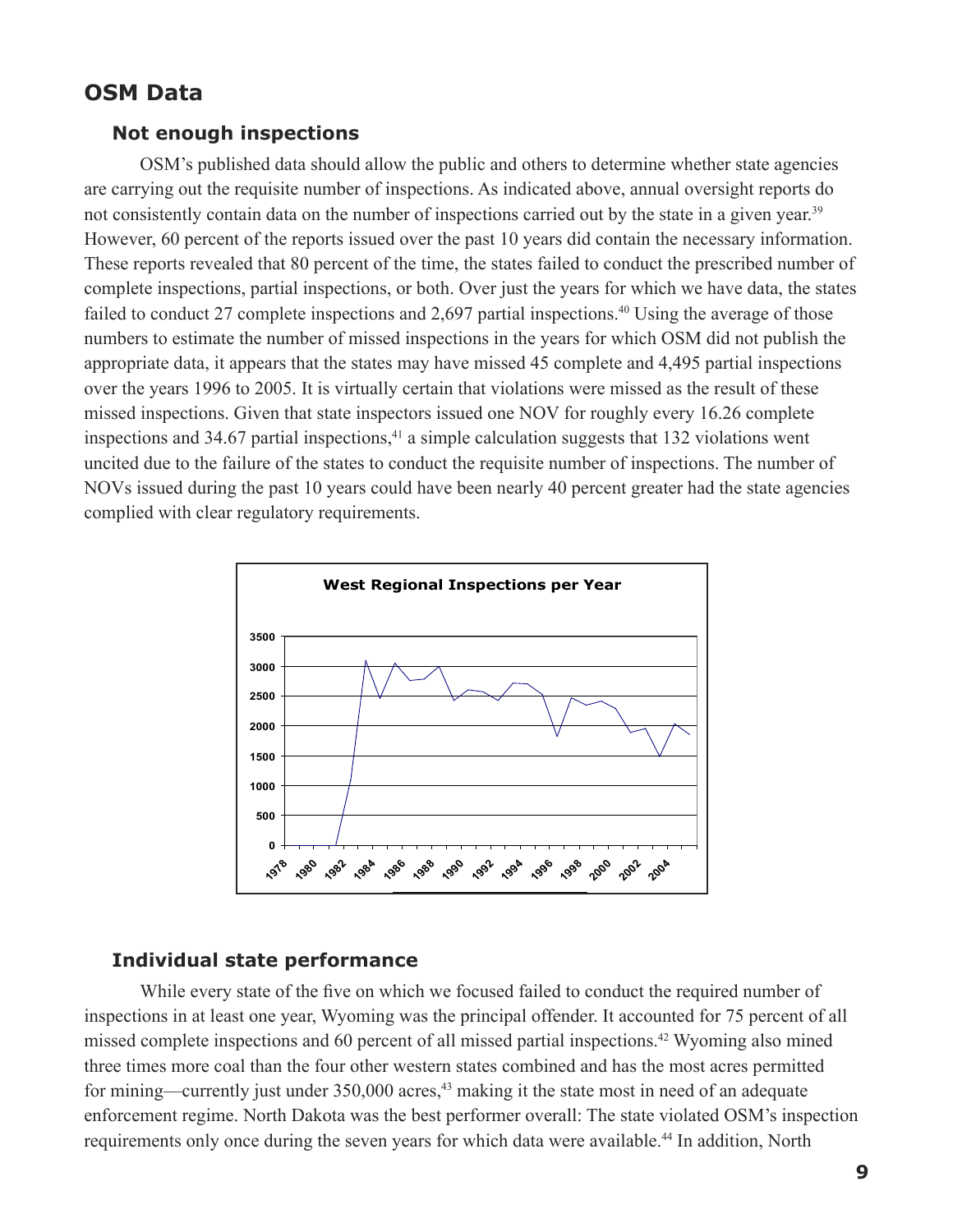Dakota carried out the most inspections of all five states—6,864 since 1996.<sup>45</sup> The state achieved this record despite the fact that its agency had only about nine full-time-equivalent employees (FTEs).<sup>46</sup> In contrast, Wyoming, which had roughly the same number of "inspectable units"—i.e., active and inactive mines— as North Dakota, had approximately 30 FTEs.<sup>47</sup>

While North Dakota's inspection record was the best during the years 1996 to 2005, the state issued very few NOVs. In fact, North Dakota issued only nine NOVs in 10 years,<sup>48</sup> the fewest of the five states. In comparison, Wyoming, which carried out the third-highest number of inspections, issued 118 NOVs.49 Colorado, which had the second-highest number of inspections, issued the most NOVs over the 10-year period, 157.50 Wyoming was second in number of NOVs, followed by Montana, New Mexico, and North Dakota.<sup>51</sup>



According to the available data, the number of violations detected per inspection appears to have decreased since 1998, even as the amount of coal mined and the number of acres permitted has grown. While the published data do not point to clear causes of this decrease, the oversight reports and other sources suggest a number of potential causes. First, inspections may not be sufficiently thorough, and inspectors may be missing or ignoring violations. Both of these problems were widespread in the early years after SMCRA was enacted.<sup>52</sup> Oversight reports issued over the past 10 years suggest that the problem of ignoring violations still exists.<sup>53</sup> In addition, because states "have the right to amend their programs," subject to OSM approval,<sup>54</sup> they can—and do—change their rules to permit practices that previously were not allowed.55 Staffing of state agencies is also a major issue.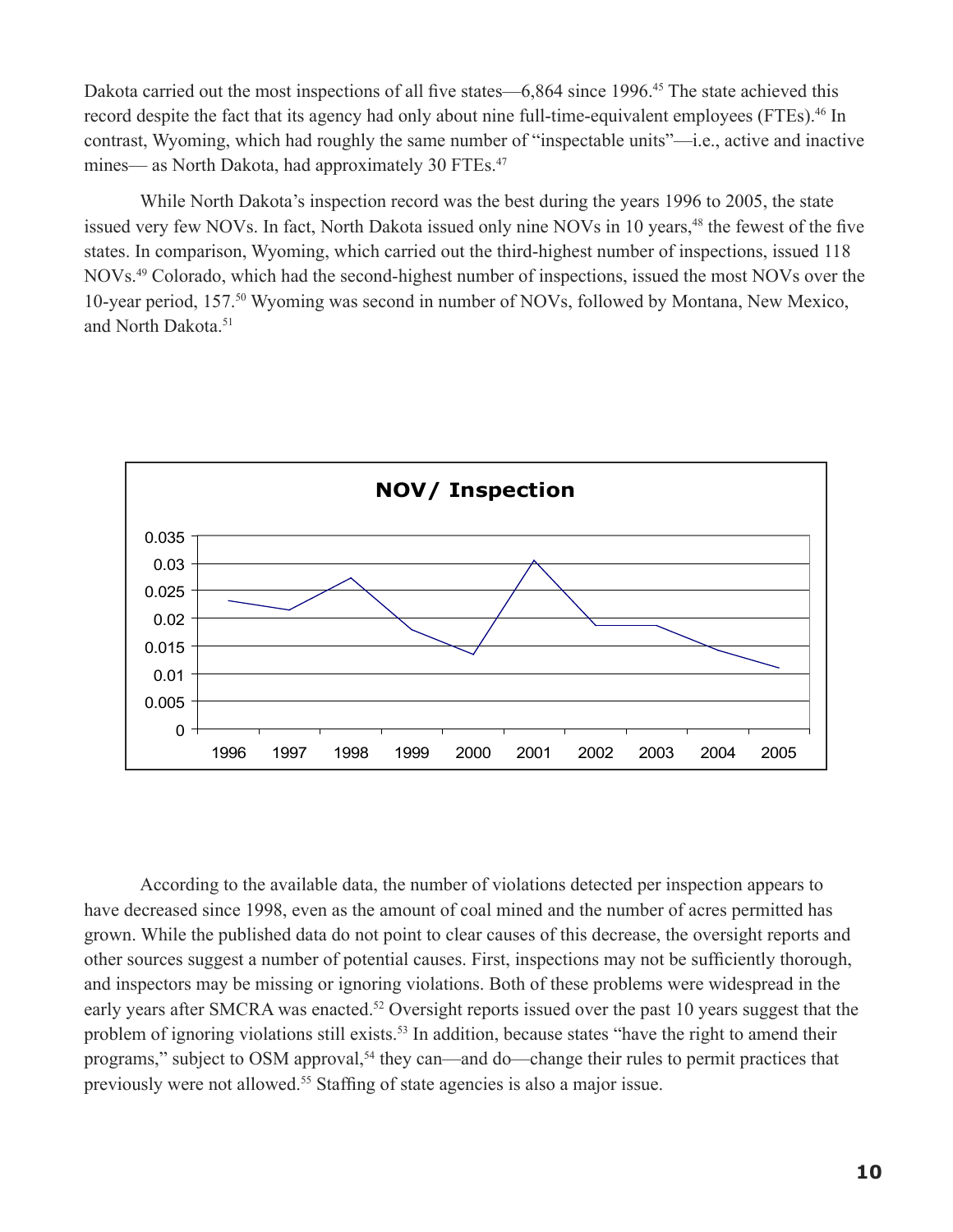#### **Not enough state regulatory employees**

To carry out the required number of inspections in North Dakota, its regulatory staff had to average more than 75 inspections per employee per year—more than triple the average of any of the other four states in this study. The workload of North Dakota's regulatory staff is related to another current problem with SMCRA's enforcement regime: the declining number of state regulatory employees. The combined regulatory staff of the five western states fell by 10 percent between 1996 and 2005.<sup>56</sup> Over the same period, western coal production increased by 42.8 percent<sup>57</sup> on acreage that expanded by 12.6 percent.<sup>58</sup>



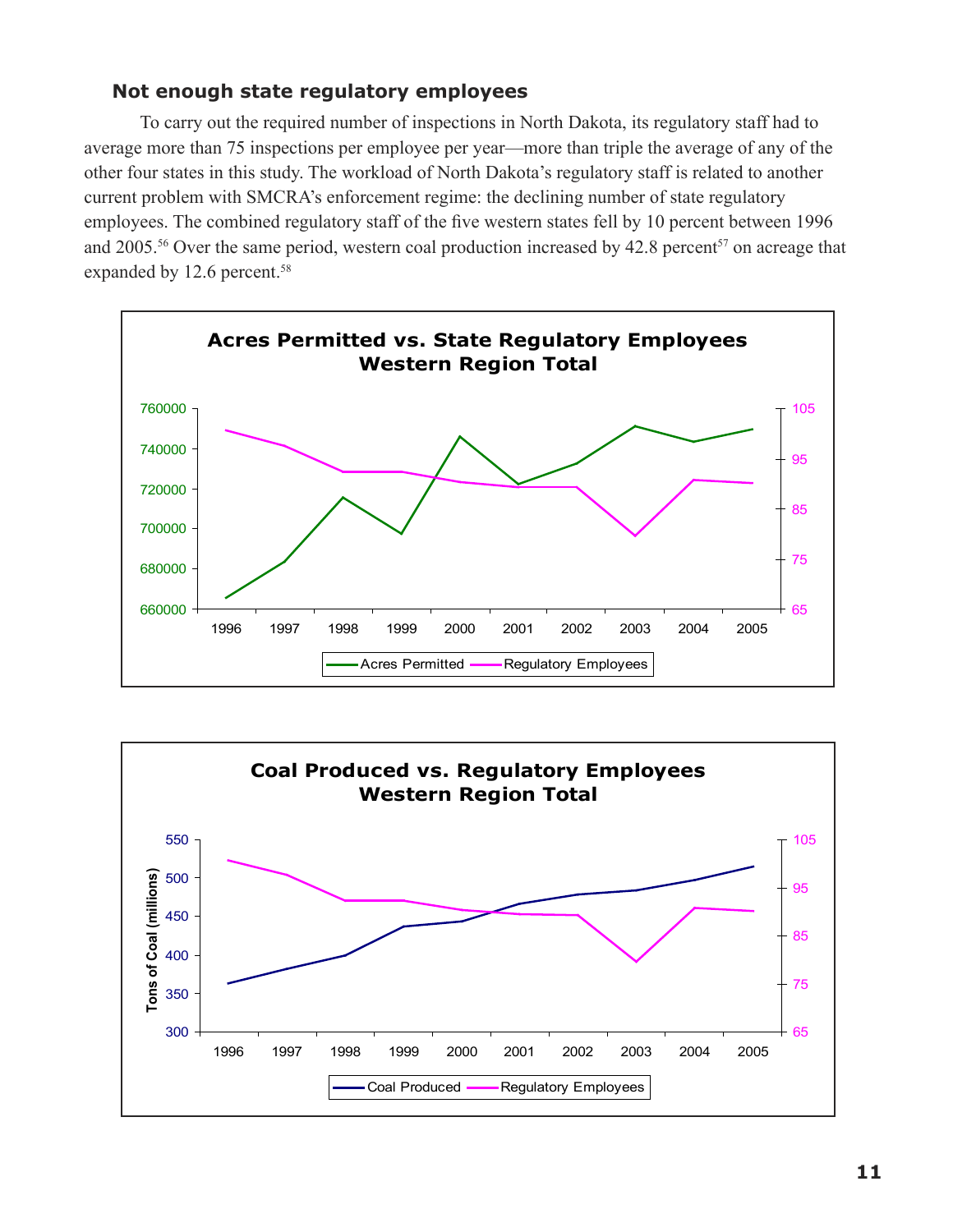

Thus, regulatory staff numbers have declined at the same time that regulatory demands have increased. Also between 1996 and 2005, federal grants to the state regulatory programs have fallen by just over 7 percent (adjusted for inflation).<sup>59</sup>

#### **Federal Employees**

OSM too has seen its oversight funding decline. Between 1997 and 2005, the agency's budget for "environmental protection," which includes funding for state program evaluation, fell by almost 18 percent in inflation-adjusted dollars.<sup>60</sup> As funding decreased, the agency's state program evaluation staff was reduced: Between 2000 and 2005, the staff went from 91 FTEs to 82 FTEs.<sup>61</sup> A longtime agency staffer has said that, principally as the result of these cuts, the agency no longer has "an educated, trained enforcement group."62 The data are consistent with this assertion.

Over the past 10 years, OSM has inspected about one-third of all mines—active and inactive—per year in Wyoming, Montana, North Dakota, Colorado, and New Mexico.<sup>63</sup> In all, the agency has done less than 3 percent of the number of inspections the states have done each year, and the total number of annual inspections has never returned to its highest point in this period, which occurred in 1997—even though, as noted, the amount of coal produced and the acreage disturbed by mining activities has increased.

| <b>Federal "Environmental Protection"</b><br><b>Budget</b><br><b>Data from OSM annual Reports</b> |                   |              |  |
|---------------------------------------------------------------------------------------------------|-------------------|--------------|--|
| Year                                                                                              | <b>Unadjusted</b> | 2000 dollars |  |
| 1997                                                                                              | 21,977,000        | 24,252,289   |  |
| 1998                                                                                              | 18,983,000        | 20,614,034   |  |
| 1999                                                                                              | 19,284,000        | 20,505,622   |  |
| 2000                                                                                              | 19,792,404        | 20,220,007   |  |
| 2001                                                                                              | 20,884,396        | 20,533,075   |  |
| 2002                                                                                              | 21,168,965        | 20,379,415   |  |
| 2003                                                                                              | 21,443,704        | 19,934,321   |  |
| 2004                                                                                              | 22,028,299        | 19,881,328   |  |
| 2005                                                                                              | 22,983,351        | 19,888,108   |  |
| Total                                                                                             | 188,545,119       | 186,208,200  |  |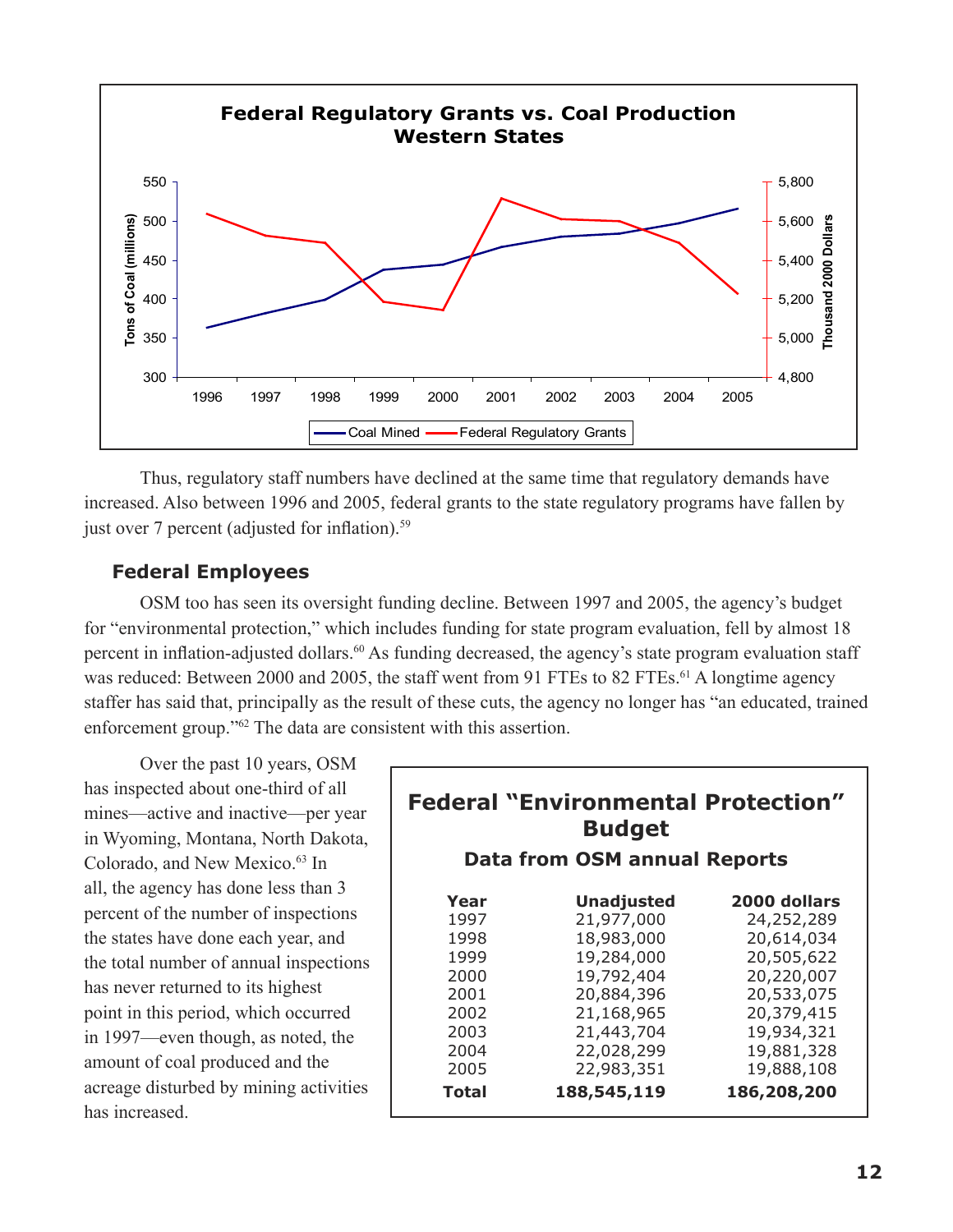

Even more disturbing than the number of inspections carried out by OSM is the fact that, according to its published data, the agency has issued a total of only four 10-day notices since 1996: two in Wyoming in 1999, one in that state in 2000, and one in Colorado in 2000.<sup>64</sup> Policy changes made by OSM over the past 10 years have contributed to this questionable enforcement record.

In particular, in 1999 OSM officials revised an internal agency directive, significantly eroding the independence and oversight ability of the agency's field staff. This directive, REG-8,65 governs the oversight of state regulatory programs by OSM field offices. In order to assess state regulatory programs accurately, OSM must perform objective, thorough, and independent evaluations of those programs. Yet, under the terms of REG-8, however, such evaluations can rarely, if ever, take place.

REG-8 directs that inspections—"an integral part of OSM's oversight activities"<sup>66</sup>— "be planned and designed to meet the overall objectives of the Field Office's oversight plan as specified in the evaluation plan/performance agreement." It further directs that "OSM and the states will develop evaluation plans/PAs [together],"67 and it encourages the agency and the states to include in these performance agreements, or PAs:

- [T]opics or areas where program evaluations will be conducted [by OSM] and measures or levels of success;
- Identification of the type and number of OSM oversight inspections and/or site visits and the purposes or objectives of those inspections/site visits; [and]
- Summaries and conclusions of any completed or *planned* internal reviews of the state program.68 [emphasis added]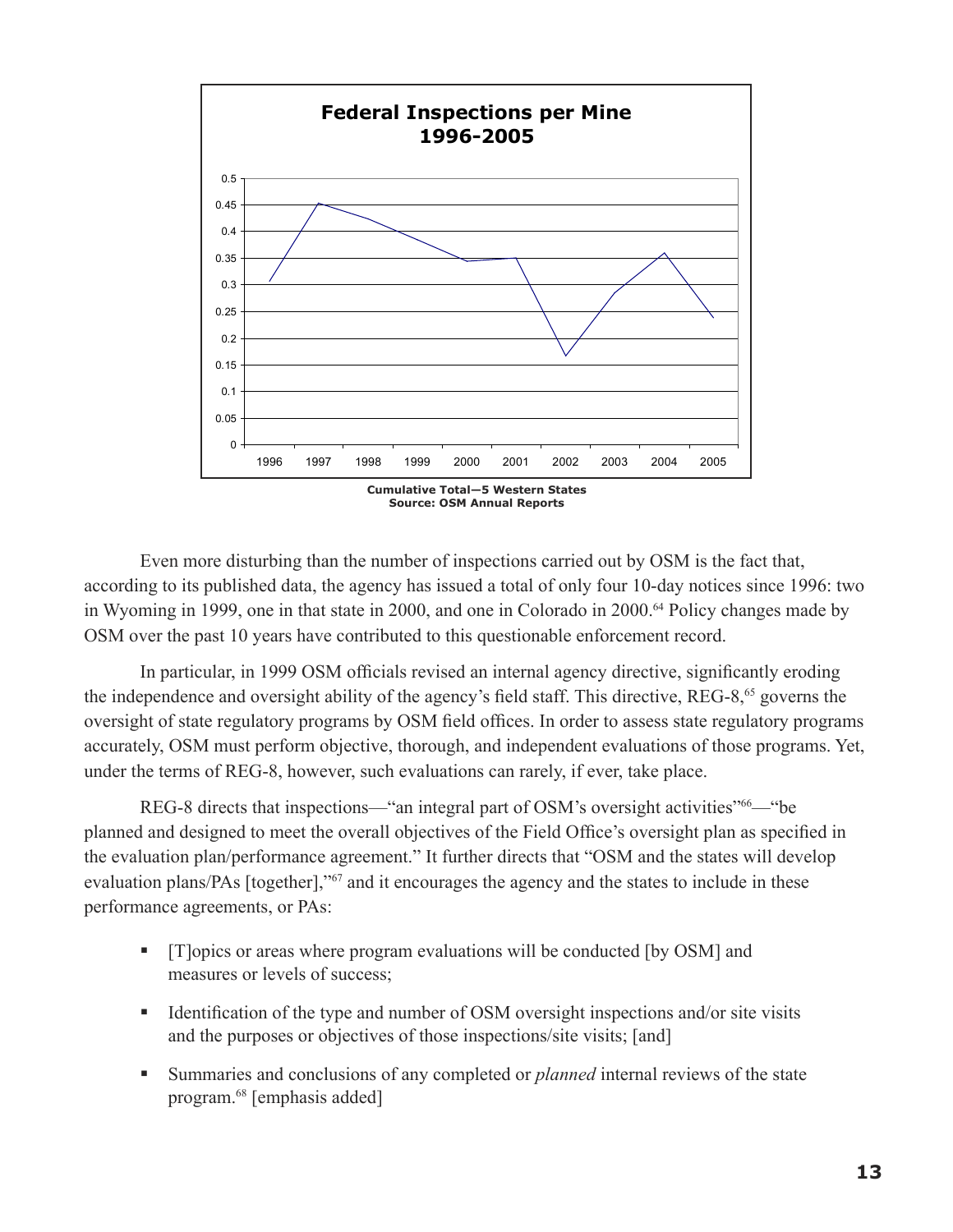These instructions have two implications: First, the states are forewarned of the inspections and/or reviews OSM will make each year. Second, because OSM develops the PAs in conjunction with the states, states effectively have veto power over federal inspections and reviews, thereby seriously undermining the utility of these reviews.

REG-8 also explicitly weakens how off-site impacts—one of the national performance measures that OSM requires—are identified and measured.<sup>69</sup> First, REG-8 states that "the best source of data about off-site impacts are derived from State inspections,"70 thus discouraging the use of data from independent sources to determine these impacts. Second, REG-8 narrows the definition of "off-site impact" to exclude impacts that are not prohibited by the state program, including in particular failures of design standards. Specifically, it states:

[I]f a rainfall event that exceeds the design standard causes the sediment control structure to discharge water that does not meet effluent limits resulting in off-site impacts…an offsite impact would not be recorded because all program requirements were met.<sup>71</sup>

The design standards for siltation structures and impoundment structures, set forth in 30 C.F.R. §§ 816.46 and 816.49, respectively, are intended to prevent such discharges. Amended and revised 17 times since their original promulgation in 1979, the specific technical criteria that the regulations once contained have been largely replaced with subjective standards that allow mining companies broad leeway in constructing and operating these structures. Similarly, the directive provides that "[d]ust from coal stockpiles or spoil piles may annoy local residents, but dust may not be regulated by the State program," and consequently would not constitute an off-site impact.72 By its terms, REG-8 has created a major loophole for this critically important category of mining impacts.

 In fact, according to annual oversight reports, there have been relatively few instances of reportable off-site impacts of any kind, including impacts caused by effluents.73 However, because REG-8's language effectively defines away many if not most off-site impacts, these reports may be painting a false picture of the states' success in preventing off-site problems<sup>74</sup>—a possibility that is further enhanced by REG-8's subjective guidelines for evaluating "end results." For instance, the guidelines for defining a "minor" off-site impact are replete with adjectives like *small*, *short*, and *marginally* and lack a single numerical benchmark. The same is true for the definition of "major" impacts, and "moderate" impacts are defined as any impacts that are neither minor nor major.<sup>75</sup> While the professional staff of OSM and the state regulatory agencies undoubtedly need a measure of discretion to do their work, the leeway provided by REG-8 goes far beyond that, and undermines the mandates for enforcement in SMCRA as well as public confidence in the regulatory agencies.

#### **Reclamation**

Assuring reclamation of mined lands to pre-mining conditions or to an approved post-mining beneficial use has always been one of SMCRA's most important objectives.<sup>76</sup> Successful reclamation of Western range and farmland requires both re-establishing vegetation on the surface and replacement and restoration of pre-mining water resources.<sup>77</sup> Western ranchers who have worked with OSM and state regulatory agencies report what might be characterized as a policy of benign neglect towards enforcing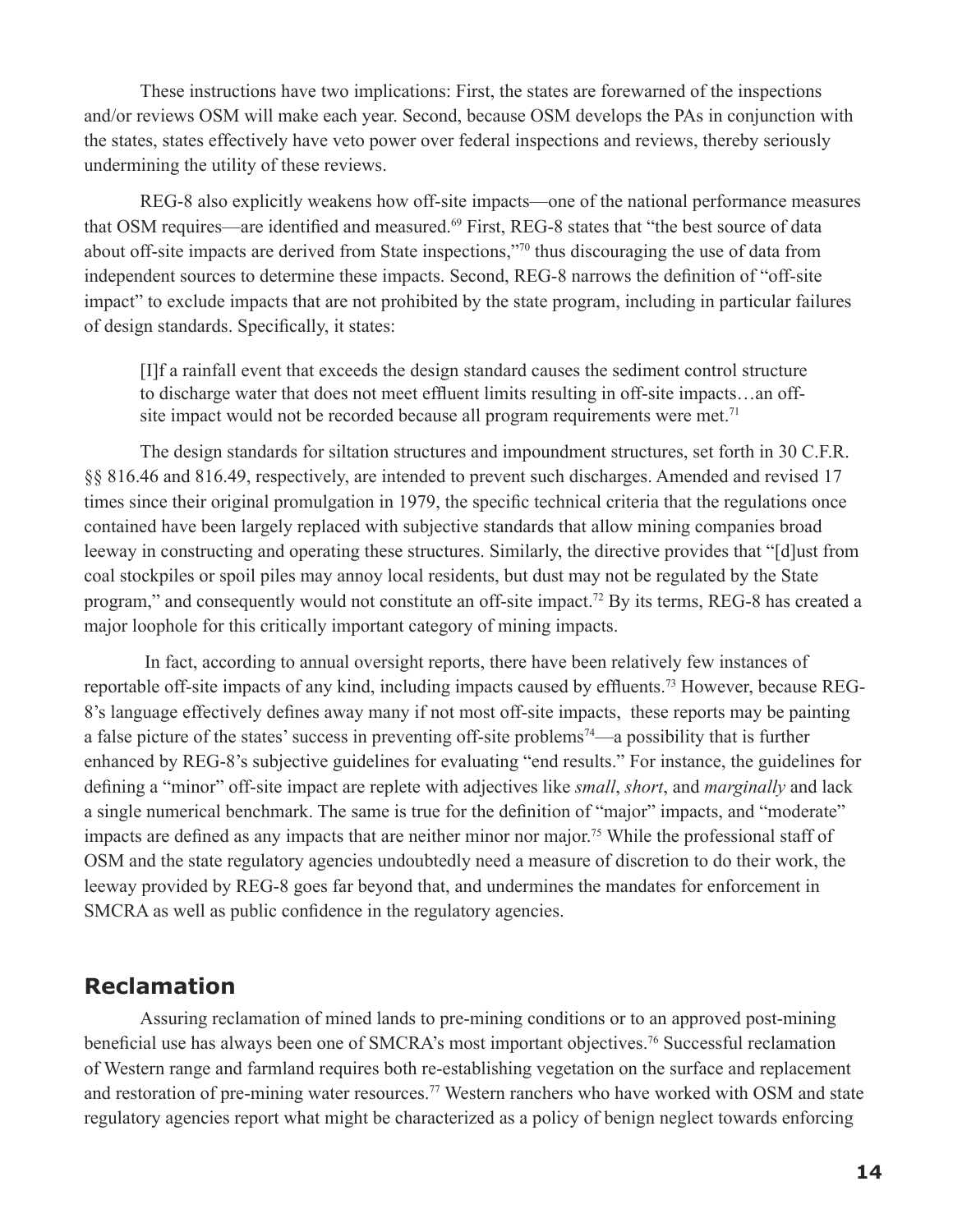the water protection, replacement and restoration requirements of SMCRA at Western mines.78 Despite the importance of protecting and replacing water supplies to the ultimate success of reclamation in the arid West, OSM evaluations of reclamation success focus on revegetation; there are very few references to water resource reclamation<sup>79</sup>

The principal means by which OSM can enforce the statute's reclamation mandate is by requiring that coal mining companies post performance bonds for permit areas.<sup>80</sup> The number of acres that meet bond release standards and for which bonds have finally been released is the agency's national measure of reclamation success.81 While the bonds can be forfeited to the regulatory agencies to cover reclamation costs if the mining companies fail to reclaim properly, they are intended to encourage companies to do the reclamation work necessary to achieve Congress' reclamation goals themselves and thus get their bond monies back.

Performance bonds are typically released in three phases<sup>82</sup> as reclamation proceeds. Phase I bond release occurs upon the completion of backfilling and grading of mined areas to their "approximate original contour" and replacement of topsoil. Phase II bond release requires erosion prevention and reseeding of disturbed terrain. Phase III bond release is granted once revegetation standards have been met, pre-mining productivity has been reestablished, and pre-mining surface and groundwater quality and quantity (including groundwater recharge capacity) have been restored. Given the paramount role bonding plays in the Act's strategy for achieving reclamation, it is essential that bond amounts be calculated so as to provide sufficient incentive for mining companies to reclaim, as well as to cover the cost of reclamation activities in the case of bond forfeiture. OSM's published data reveal that, as measured by the agency's own standard of reclamation success—i.e., the number of acres of land affected by mining operations that have been released from bonds<sup>83</sup>—bonding has not achieved its goal. The data also reveal that the western states have failed to comply with SMCRA's mandate to reclaim mined land as contemporaneously as possible.<sup>84</sup>

In enacting SMCRA, Congress explicitly recognized the difficulty of reclaiming strip-mined land in the West due to the arid climate.<sup>85</sup> Consequently, OSM's rules for the West require 10 full years following the completion of mining to prove revegetation success before the final phase of land reclamation can be deemed complete and the bond released.<sup>86</sup> Even considering this 10-year minimum before achieving Phase III bond release in the West, the pace at which reclamation has proceeded could not be described as "contemporaneous" under almost any definition, <sup>87</sup> and certainly not under the definition of the term that OSM uses in its reports—namely a one-to-one ratio of mined acreage to reclaimed acreage.<sup>88</sup>

#### **Reclamation using OSM's definition**

During the 10-year period covered by this report, a total of 22,905.54 acres were released from Phase III bonds as fully reclaimed in all five western states.<sup>89</sup> During the same period of time, roughly 400,000 acres were affected—or "disturbed," as OSM says—by coal mining in these states.<sup>90</sup> In other words, for every acre reclaimed in the West between 1996 and 2005, roughly 17 acres were affected by mining. While far from the balance that Congress expected, this ratio in fact represents an improvement over years past. During the five-year period between 1996 and 2000, approximately 35 acres were mined for every acre reclaimed.<sup>91</sup> Although Phase I release has no time requirements, unlike Phase III, of the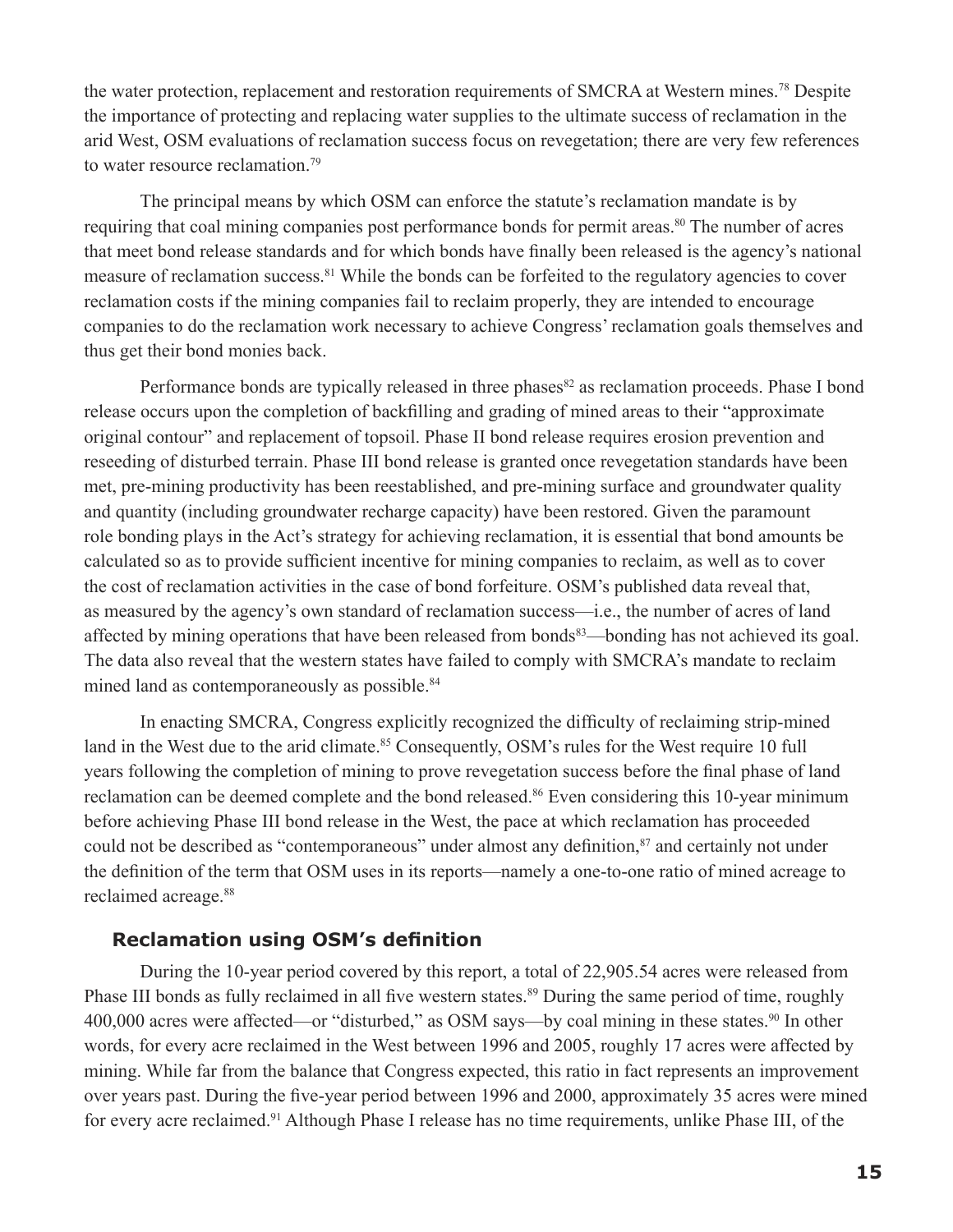

**Source: OSM, 1996-2005 Annual Oversight Reports for Montana, Wyoming, North Dakota, Colorado, and New Mexico**



146,637.37 acres affected by mining and reclamation operations in 1996,<sup>92</sup> only 40 percent had been released from Phase I bond 10 years later.<sup>93</sup> Referring to the lack of bond release, and consequently the lack of reclamation success, in North Dakota, OSM's field office in Casper, Wyoming, has said that "there is little motivation for the companies to seek bond release,"94 and this is equally true of Montana, Wyoming, Colorado, and New Mexico. It is conceivable that failure to replace damaged water supplies, or uncertainty about the standards for evaluating the success of reclaiming water supplies has deterred mine companies from applying for final bond release.

Colorado stands out from the pack in terms of contemporaneous reclamation as measured by bond release.<sup>95</sup> According to the Colorado oversight reports, the state has fully released 13,496.09 formerly disturbed acres from bond, with 18,066 disturbed acres remaining as of 2005.<sup>96</sup> It is the only state to approach a one-to-one ratio of acres reclaimed to acres disturbed (the actual ratio is 1:1.34).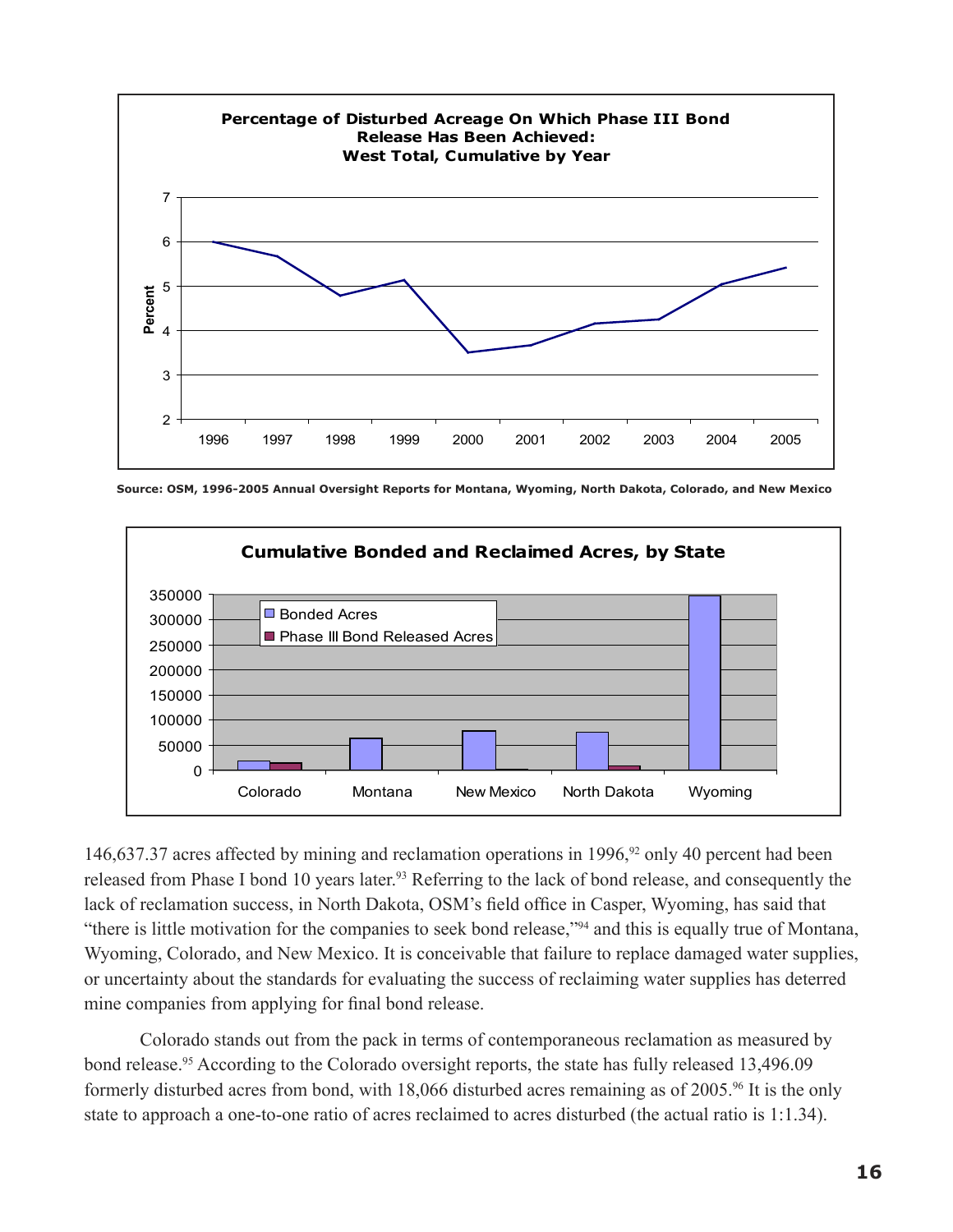The other four states covered in this report have had much less success in achieving contemporaneous reclamation using OSM's official measure of Phase III acreage released from bond. After Colorado, North Dakota has been the next most successful over the past 10 years, with a ratio of 1:10.5 acres reclaimed to acres disturbed.<sup>97</sup> New Mexico has fully reclaimed one acre for every 53.7 disturbed in 2005. Wyoming's ratio is 1:555.3 and Montana's is 1:734.6.98

OSM has repeatedly recognized the lack of progress the states are making on bond release,<sup>99</sup> as has the fact that the Montana and Wyoming programs in particular "are not effective in facilitating and encouraging bond release" as defined by the agency.100 Agency reports also express concern about the lack of contemporaneous reclamation. In its 2005 Wyoming Annual Oversight Report, for example, OSM noted that, notwithstanding "the intent of SMCRA to assure that" mined land is reclaimed "as contemporaneously as possible," "the gap between the acres disturbed versus reclaimed is widening."101 It has expressed similar concerns about other states, including Montana.102 In Montana, only 85.76 acres, out of more than 31,000 acres mined, have been reclaimed through all three of OSM's phases as measured by bond release.<sup>103</sup>

#### **Other reclamation information**

Faced with the refusal of coal companies to apply for bond release and the inability or unwillingness of the states to "facilitate" bond releases, the OSM field offices responsible for overseeing the states addressed in this report—in Casper, Wyoming, Albuquerque, New Mexico and Denver, Colorado—have advanced a number of excuses for the dismal record summarized above. These include "the cost of data collection, preparing applications, and notice requirements,"104 problems relating to bonds<sup>105</sup> such as self-bonding<sup>106</sup> and the minimum 10-year liability period,<sup>107</sup> the large size of the mines, and the policy of mining companies to delay applying for bond release.<sup>108</sup>

In addition, these field offices frequently insist that, while the number of reclaimed acres released from bond is relatively small compared to the number of acres mined, thousands of acres have been reclaimed although bonds have not been released.<sup>109</sup> They base these assertions on reclamation data provided by the states that do not meet OSM's national performance standards but do present a prettier picture (though still not a picture that has them achieving the desired balance). More specifically, these offices count as "reclaimed" all acreage that *could* receive Phase III release, as well as acreage that has actually received final release.110 Using data for "reclaimed" acreage that has not received final release from bond as well as acreage that has, the Casper field office has declared that the ratio of mined land to reclaimed land in Wyoming is "3 to 1." Despite weakening the standard to include acreage that has not yet achieved final bond release, the Casper field office is concerned about this ratio, because "the gap is widening" and "creating a backlog of lands needing reclamation."111 According to similar data for Montana, 14,442 acres of mined land have been backfilled, graded, resoiled, and seeded since 1993 (7,129 acres since 1996) out of a total of 33,694, for a ratio of 1 to 2.33.112 Using similar data, North Dakota's ratio is 1:1.4.<sup>113</sup> In fact, however, not all the areas counted as reclaimed under this approach are eligible for bond release as these reports assumed.114 Since final bond release is an objective and transparent measure of success, it should remain OSM's performance measure. Rather than adopt a new definition, the agency should move to prevent mine companies from indefinitely delaying application for release of their reclamation bonds.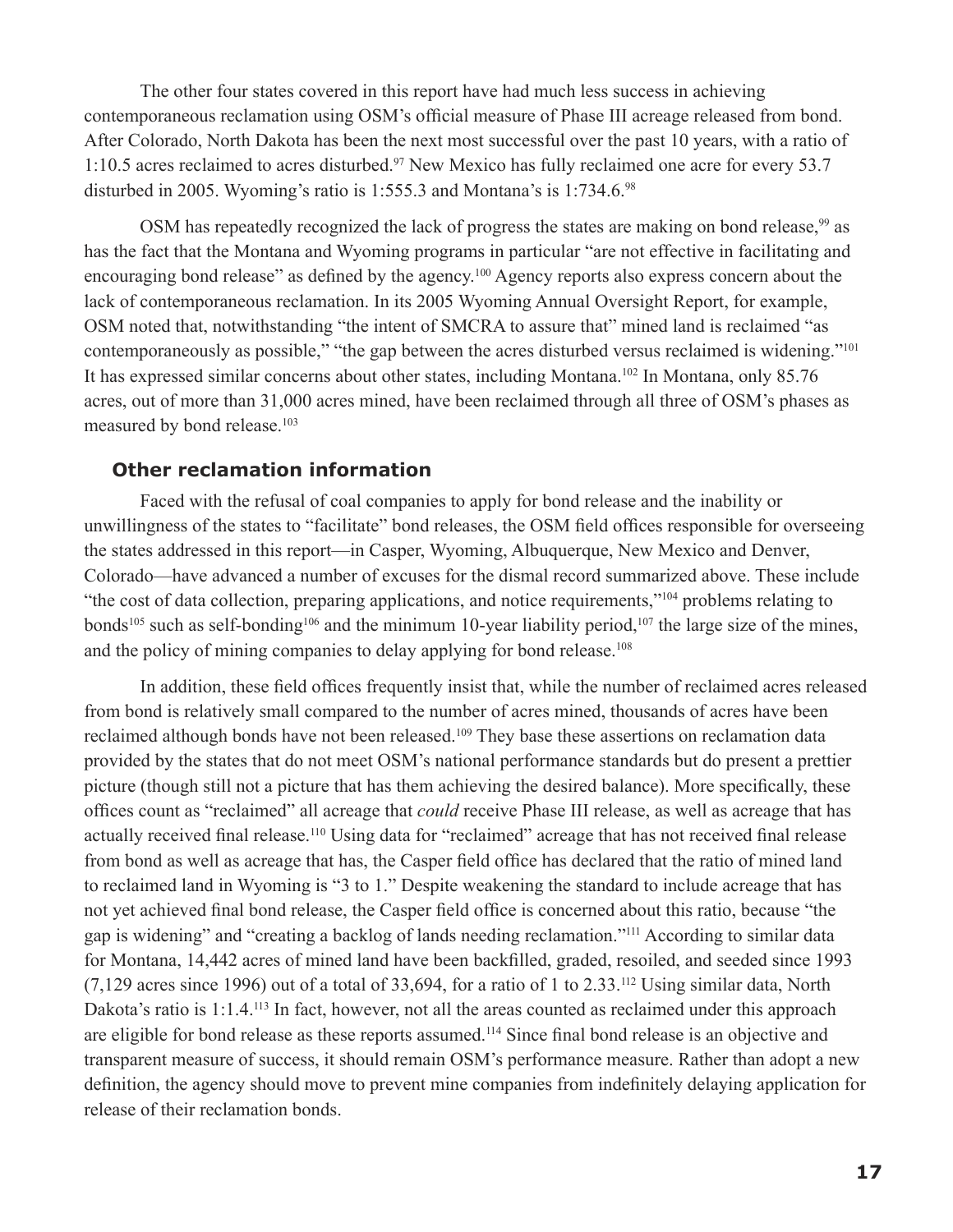#### **Policy recommendations**

Despite the passage of 30 years since SMCRA's enactment, Congress's goals have not yet been achieved. Strip-mined lands are not being fully or contemporaneously reclaimed and strong inspection and enforcement programs are not in place to fulfill the Act's promise to protect communities and the environment. The data that OSM publishes year after year to measure reclamation success and compliance with the Act are problematic. The problems identified in this report can and should be solved.

#### **1. Correct data problems.**

It is shocking that OSM does not provide accurate, consistent, and comprehensive information about implementation of SMCRA by federal and state agencies each year. Without such information, concerned citizens, policy makers, and others cannot independently evaluate how well the statute is being carried out on the ground in the nation's coal mining states. The agency pays lip service to the importance of providing high-quality data but has done nothing to correct its data problems. There is no excuse for its failure, year after year, to provide crucially important and relevant information,such as the number of acres affected by mining each year and the number of inspections, by mine type, carried out by each state annually. Nor is there an excuse for significant inconsistencies between annual reports and the reports from which they are supposed to be drawn. The agency should, with public input, draw up a list of the types of information essential to evaluating SMCRA's implementation and commit to publishing all such information. It should put an end to the inconsistent reporting and publishing cycles that now exist, in order to improve the accuracy and utility of the information that is published. Solving these problems would help enhance OSM's accountability to the public for the way it carries out its responsibilities under the Act.

#### **2. Provide more funds to state agencies and OSM.**

Increased funding is *not* the complete solution to the serious problems identified in this report. Nonetheless, more money is *part* of the answer. The states face a major funding crisis, which will affect their ability to carry out not only their inspection and enforcement responsibilities, but also other responsibilities, including the proper processing of permit applications. Unless federal funding is increased, the states will be forced to lay off employees or reduce their work hours. <sup>115</sup> The quality of the people they will be able to attract to open positions will also likely be affected: If the states cannot offer competitive salaries<sup>116</sup> or a reasonable standard of job security,<sup>117</sup> top-tier talent will not join their regulatory programs.

Every person with whom we spoke during the course of this study, including OSM staff, expressed concern over the decrease in federal funding and its relation to the quality of state regulatory staffs. In 2006, the state of Montana asked that its oversight report include the following statement: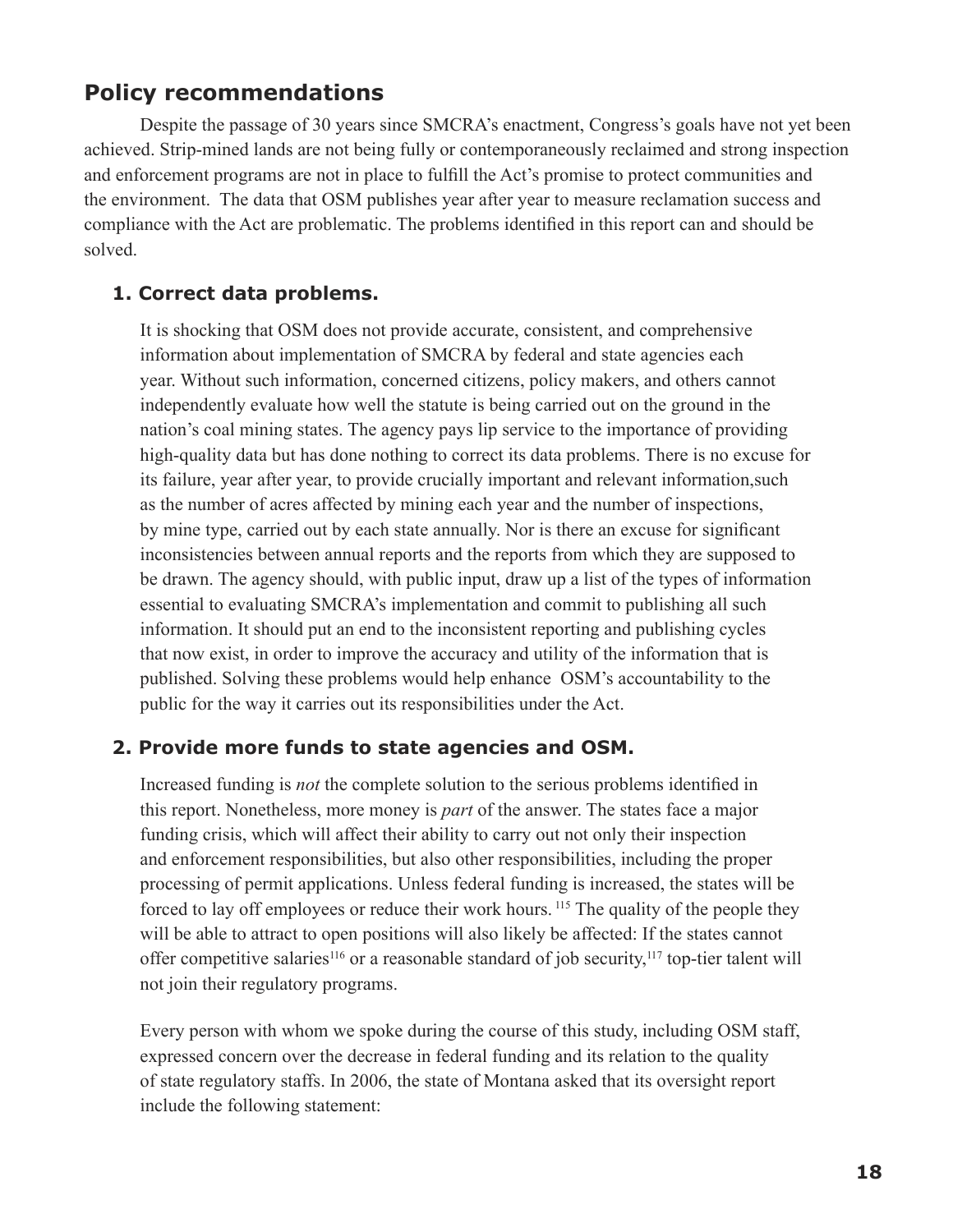[T]he long-term issue of adequate federal funding of the program still exists. The Montana Department of Environmental Quality has undergone an extensive period of salary increases, and many coal program staff have been recipients of these increases. A few additional increases will occur or are expected in the near future. In addition, all state employees received an across-the-board raise last year and will receive another one this October. Also, operating costs, such as travel, are increasing. In summary, Montana will need significant (sic) more funding than it received this fiscal year, if it is to have a fully functional staff and operating program.<sup>118</sup>

Having increased salaries to retain qualified personnel, the state needed increased funding to avoid cutting positions, at a time when more, not fewer, personnel were needed.

The states are not doing enough in the way of inspection and enforcement now, and they clearly will not be able to do more in the future with fewer funds.

The same is true of OSM. The agency's lack of regulatory staff directly impacts its ability to carry out its oversight responsibilities effectively. Because policy changes have also eroded its independence and effectiveness, Congress should require the agency to begin to restore its ability to be an independent and effective overseer by undoing those changes, as a condition of receiving additional funds.

#### **3. Improve the bond release process.**

Performance bonds are currently the sole mechanism OSM utilizes to achieve Congress's reclamation goal, and clearly they are not working. Numerous oversight reports over the past decade discuss problems with the current approach to bonding.119 Yet OSM has proposed no remedial action. Rather than simply allow the shortcomings of the current approach to be repeated, OSM should address the problem head on.

OSM could impose a timetable by which companies would have to apply for bond release. Deadlines, especially if they were mandatory or waivable only under very limited circumstances,120 could provide a meaningful incentive to mining companies and help ensure that bond release is not delayed indefinitely. OSM could also raise bond amounts to a level that would be sufficient to motivate mining companies to reclaim mined land, unlike current levels. As OSM has acknowledged on a number of occasions, the current bond levels are too low to produce the desired results.<sup>121</sup> Significantly increased bond levels for Phase III reclamation might provide sufficient inducement for increased bond release and improved reclamation at all phases. With the rise in energy prices and the projected increase in the profitability of coal mining, it is essential that OSM reform its approach to bonding in order to induce companies to reclaim—otherwise, as the acreage of strip-mined land increases across the West, so too will the gap between the amount of mined land and the amount of reclaimed land.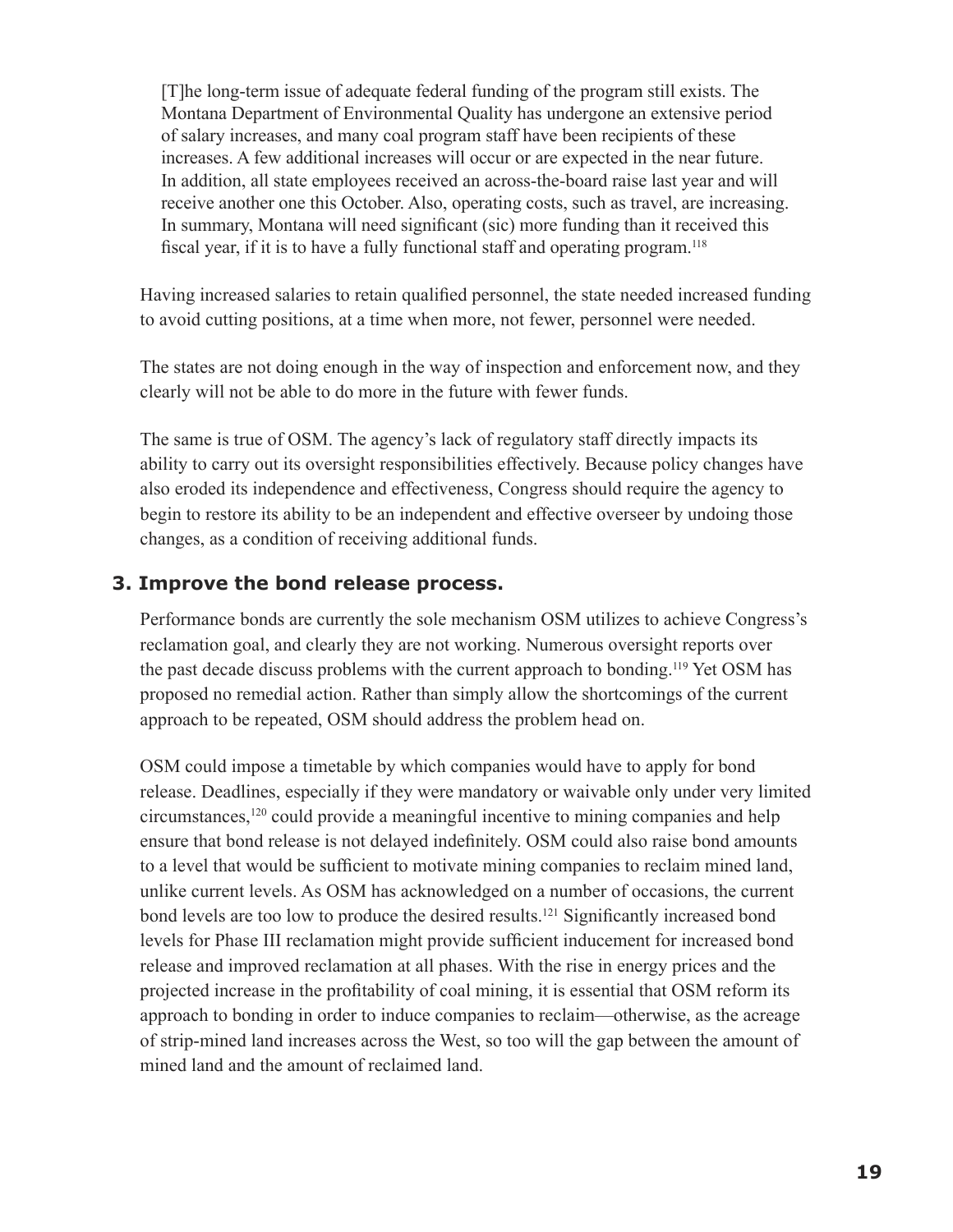#### **4. Improve reclamation success.**

Unquestionably, OSM must do more to improve reclamation success in these leading western coal states. SMCRA requires that reclamation of mined land be "as contemporaneous as possible,"122 yet as we have seen, contemporaneous reclamation is not happening on the ground in Wyoming, the nation's leading coal-producing state, or the other western states. Indeed, as we have shown, the record of these states is deplorable, but OSM has been unwilling or unable to do anything to improve the situation. While it is imperative that OSM improve its bonding program, the agency must also set clear standards for reclamation benchmarks and penalize mine operators who fail to reclaim mined land, in order to fulfill Congress's reclamation goal embodied in SMCRA.

#### **5. Adopt a regulatory definition of "contemporaneous."**

The agency did once have such a definition for the first phase of reclamation—backfilling and grading—but since suspending the regulation in  $1992$ ,<sup>123</sup> it has not even proposed a replacement, leaving agency staff, the states, and the industry without a national statutory or regulatory definition of this key term. A national definition is needed to provide a standard for evaluating and approving mine permit applications, for evaluating the effectiveness of the Act and its enforcement, and to fulfill the premier goal of SMCRA – prompt and effective reclamation of mined land. At the very least, adoption of such a definition would put an end to the status quo in which mining companies essentially get to define "contemporaneous" on a mine-by-mine basis.<sup>124</sup>

#### **6. Strengthen permit terms.**

OSM should require that permit terms be written so as to ensure that companies can be held accountable for what they do or do not do with regard to reclamation. Current permit requirements are clearly not adequate for this purpose.125

#### **7. Stop issuing permits for new mines or mine expansions in areas where strip-mined land remains unreclaimed after more than 10 years.**

 Based on 30 years of experience and the dismal lack of reclamation success, OSM, the states, the public, and Congress should acknowledge that there are some areas in the arid West where reclamation cannot be achieved. In enacting SMCRA, Congress noted that strip-mining in the West "will pose difficult and in some cases insurmountable reclamation problems,"126 and one of its explicit purposes was to "assure that surface mining operations are not conducted where reclamation as required by [the act] is not feasible."127

Over the past 30 years, hundreds of thousands of acres in Montana, Wyoming, North Dakota, Colorado, and New Mexico have been strip-mined, and only a small fraction has been reclaimed, as judged by the acres for which bonds have been released. Rather than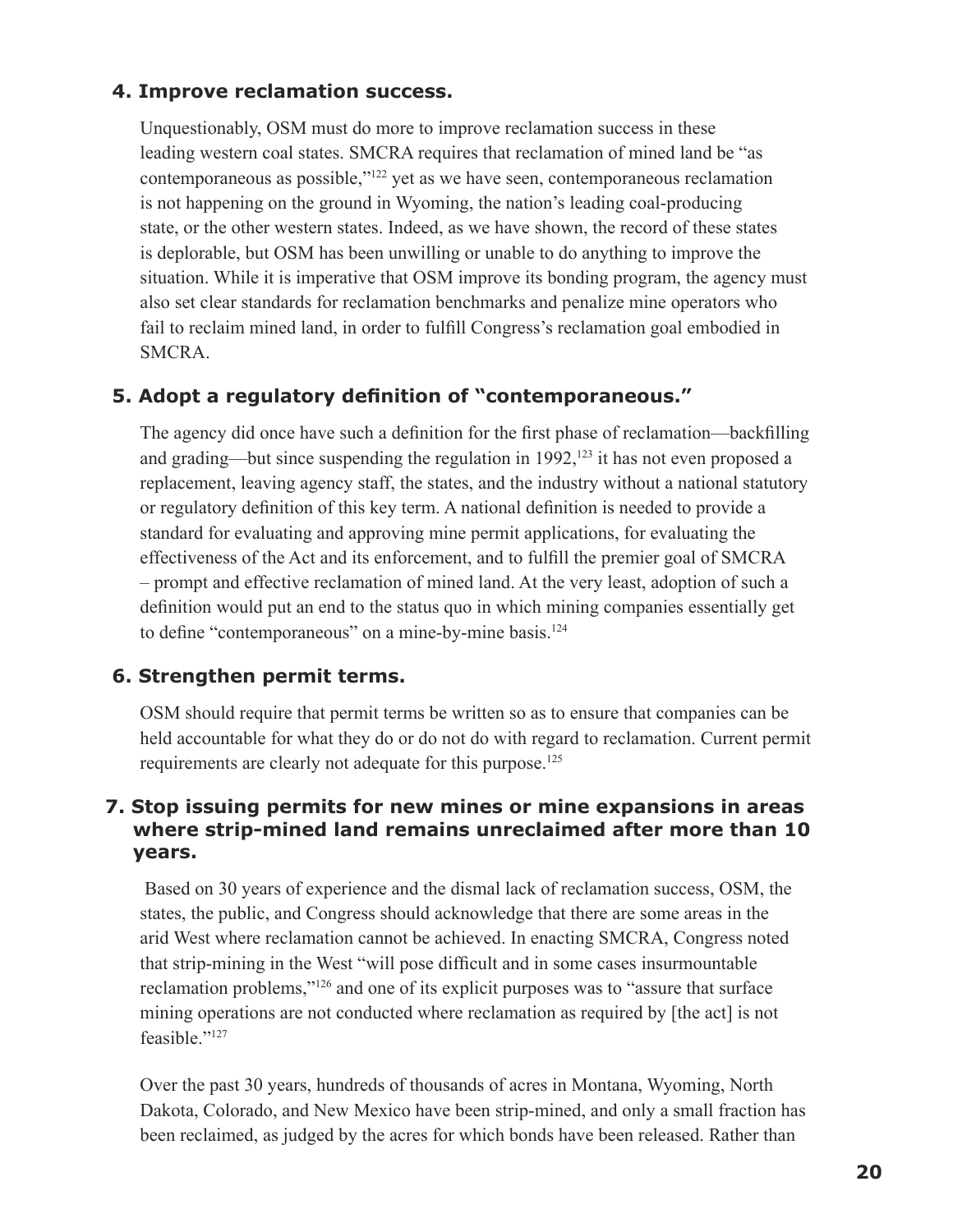this being a temporary condition, based on the trends in OSM's published data, it appears likely that these acres will remain unreclaimed indefinitely—or at least until the mining companies decide it is in their interest to reclaim them, notwithstanding SMCRA's purpose of "assur[ing] that…surface areas [are reclaimed] as contemporaneously as possible with the surface coal mining operations."128 Rather than merely complaining about the lack of reclamation year after year, OSM should stop issuing permits for new mines or mine expansions in areas where strip-mined land remains unreclaimed after more than 10 years.

#### **8. Require reclamation of water resources.**

Water is the lifeblood of the West. No land can be truthfully said to be reclaimed to its premining condition if it does not have water resources that are of as good or better quality and quantity than existed prior to mining. OSM and state agency reports evaluating reclamation success focus almost exclusively on regrading, topsoiling and revegetation, all but ignoring the water resources that are just as critical to success. OSM should analyze mining practices, state and federal policies, and permitting and enforcement activities and identify changes needed to meet the Act's requirement to replace water supplies and restore the hydrologic balance at Western mines.

#### **More Information**

Natural Resources Defense Council - *www.ndrc.org*

Western Organization of Resource Councils - *www.worc.org*

Appendices to this report can be viewed at *www.worc.org/issues/coal/smcra-30.html*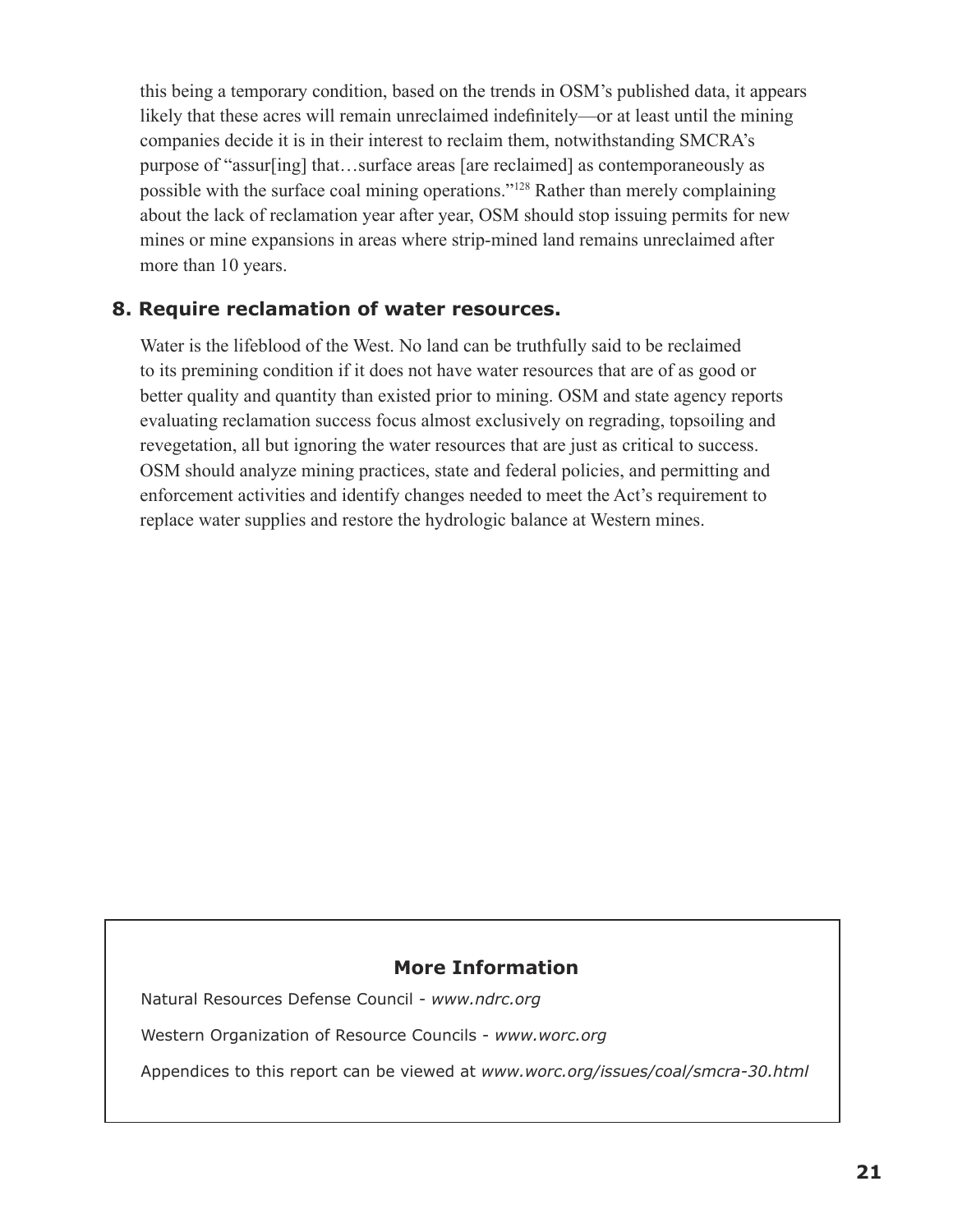#### **Footnotes**

- 1 "Coal: Research and Development to Support National Energy Policy", National Academies Press, available at *http://www.nap.edu*.
- 2 For more information on the environmental problems of coal combustion as well as production, see NRDC's February 2007 report "Coal in a Changing Climate" (hereinafter "NRDC Coal Report").
- 3 H.R. Rep. 95-218, 1997 U.S.C.C.A.N. 593 at 1-2.
- 4 SMCRA, 30 U.S.C. § 1202, sub§§ (c)-(e).
- 5 Id. at 3.
- 6 AML Coal Data Spreadsheet *http://www.osmre.gov/coal/fy06annrpt78thru06.xls*, Appendix 1 to this report. This and other appendices to this report can be viewed at *http://www.worc.org/issues/coal/smcra-30.html*.
- <sup>7</sup>United States Department of Energy. *Annual Energy Outlook 2007* DOE/EIA-0383(2007). February 2007. Accessed online at *http://www.eia.doe.gov/oiaf/aeo/coal.htm*l on May 14, 2007.
- 8 The Surface Mining Control and Reclamation Act applies to the surface effects of underground mining. OSM has interpreted the Act to apply only to surface facilities of underground mines. As noted above, this report analyzes OSM data on reclamation, inspection and enforcement, and therefore does not address the impacts of longwall and other underground mining techniques: surface subsidence, pollution of ground and surface water, and destruction of watersheds, homes, farms and businesses.
- 9 See NRDC Coal Report at 7-8.
- <sup>10</sup> Id. at 9. Coal mining in the United States released 2.8 million metric tons of methane into the atmosphere, making up 10 percent of total U.S. methane emissions. DOE/EIA, "Emissions of Greenhouse Gases in the United States 2005." November 2006.
- <sup>11</sup> NRDC Coal Report at 6, 10.
- <sup>12</sup> OSM publishes two kinds of annual reports, one on its national coal program, and the other describing the efforts of the states. The reports that present information about OSM's national program are referred to as "OSM [year] National Report" in this study, and page references are to the section or chapter of each national report that is entitled "Regulation of Active Coal Mines." The other reports are annual reviews of state performance that are carried out by OSM field office staff. Each of these reports is entitled "Annual Evaluation Summary Report for the Coal Regulatory Program Administered by [state agency name] for Evaluation Year \_\_\_\_." These state reports are referred to herein as the "[year] [name of state] Annual Oversight Report" to minimize confusion with the agency's annual national reports.

 State oversight reports are issued by "evaluation year," which ran from October 1 to September 30 of every year (consistent with the federal government's fiscal year) until 2003. That year, the "evaluation year" was changed to run from July 1 to June 30, with the 2003 oversight reports covering a shortened year because of the switch. OSM's annual national reports are issued by fiscal year. To avoid confusion, each report is referred to by the year it was issued, and no distinction is made between calendar, fiscal, and evaluation years.

- <sup>13</sup> AML Coal Data, Appendix 1.
- <sup>14</sup> Johnson, Carolyn R., Eric Hildebrandt. "Still Stripping the Law on Coal." Natural Resources Defense Council. Denver, 1984, p. 3 (hereinafter "Johnson and Hildebrandt, Still Stripping the Law").
- 15 30 U.S.C. § 1201(f).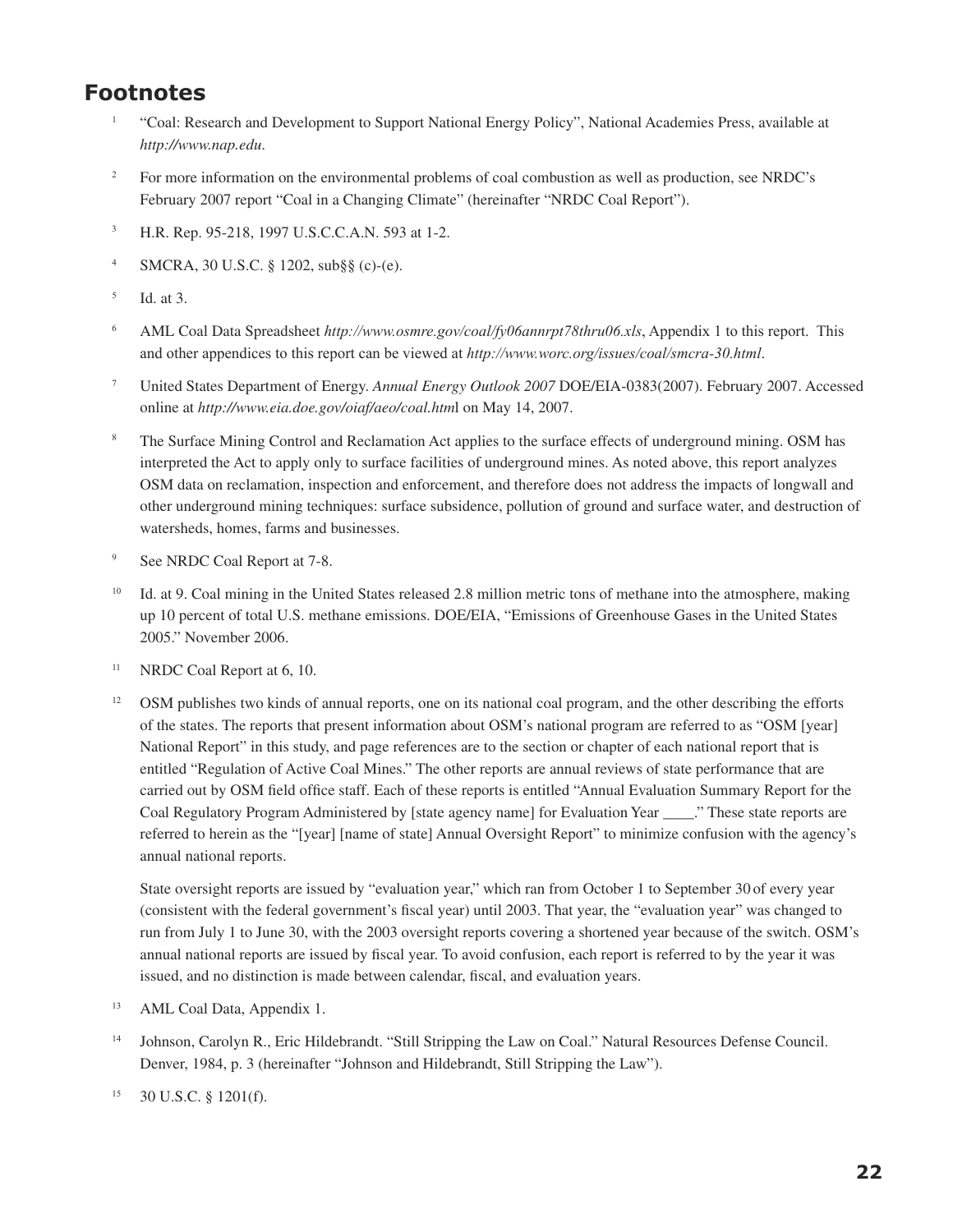- <sup>16</sup> H.R. Rep. 95-218, 1977 U.S.C.C.A.N. 593 at 4.
- 17 See 30 U.S.C. § 1211(c).
- <sup>18</sup> See id., §§ 1253, 1267(a).
- <sup>19</sup> See OSM 2006 National Report at 28. In 2000, only Colorado, North Dakota, and Wyoming had entered into cooperative agreements to manage the federal lands within their borders. See 2000 OSM National Report at 27.
- <sup>20</sup> See infra, at note 38.
- $21$  30 U.S.C. § 1254(a)(3).
- <sup>22</sup> See, e.g., Johnson and Hildebrandt, "Still Stripping the Law"; NRDC Coal Report at 22-23.
- <sup>23</sup> Pers. comm., OSM staff, March 12, 2007.
- <sup>24</sup> For purposes of this report, we have assumed that, overall, the data OSM publishes are reliable. In fact, however, a number of individuals with many years of experience with SMCRA, OSM, and the coal mining industry raised questions about the reliability of the agency's data, and, as discussed herein, we found serious data problems.
- <sup>25</sup> See, e.g., Table 8, OSM 1995–1997 National Reports.
- <sup>26</sup> Compare OSM 2003 National Report, Table 10 at 28, with 2000 National Report, Table 10 at 26, and 2002 National Report, Table 10 at 27. Given the lack of consistently available data on disturbed acreage, this report uses as a substitute "bonded acreage." This is defined in every state annual oversight report as the "acreage…considered to approximate and represent the number of acres disturbed by surface coal mining and reclamation operations" and to comprise "those [acres] that have not received a Phase III or other final bond release." See, e.g., 2006 Montana Annual Oversight Report, App. A., Table 5 at T-5, notes A and B.
- <sup>27</sup> See 30 C.F.R. § 840.11.
- <sup>28</sup> See, e.g., OSM 2004 National Report, Table 10 at 38 (total number of "complete inspections" and "partial inspections" by state without regard to type of mine).
- <sup>29</sup> Colorado oversight reports have inspection data by mine type for 2001, 2002, 2004, and 2005. Montana oversight reports have these data for 1999 through 2005. New Mexico reports have these data for 2001 through 2005. North Dakota reports have these data for 1999 through 2005. Wyoming reports have data for 1999 through 2005.
- <sup>30</sup> E-mail communication with Michael Gauldin, chief of the Office of Communications, OSM, March 14, 2007, on file in the San Francisco office of NRDC. As noted above at note 19, all five states that are the subject of this report have "regulatory primacy."
- See tables in Appendix 2 to this report. We compared data for Phase I acreage reclaimed, Phase II acreage reclaimed, Phase III acreage reclaimed, "acreage disturbed," and acres permitted, published in 1996 through 2005 national reports, with corresponding data in state annual oversight reports. In all instances save "acreage disturbed," the figures in the state oversight reports were identically categorized. We used "bonded acreage" figures drawn from Table 5 in each state oversight report to compare with the "acreage disturbed" figures in the national reports for the reason provided in the text at note 26 supra. Any inconsistency smaller than 10 acres was considered a rounding error and was not counted as an inconsistency.
- <sup>32</sup> The methodology used in making this comparison was identical to that described immediately above. See tables in Appendix 2 to this report.
- <sup>33</sup> E-mail communication with Michael Gauldin, note 30 supra.
- 34 H.R. Rep. 95-218, 1997 at 129.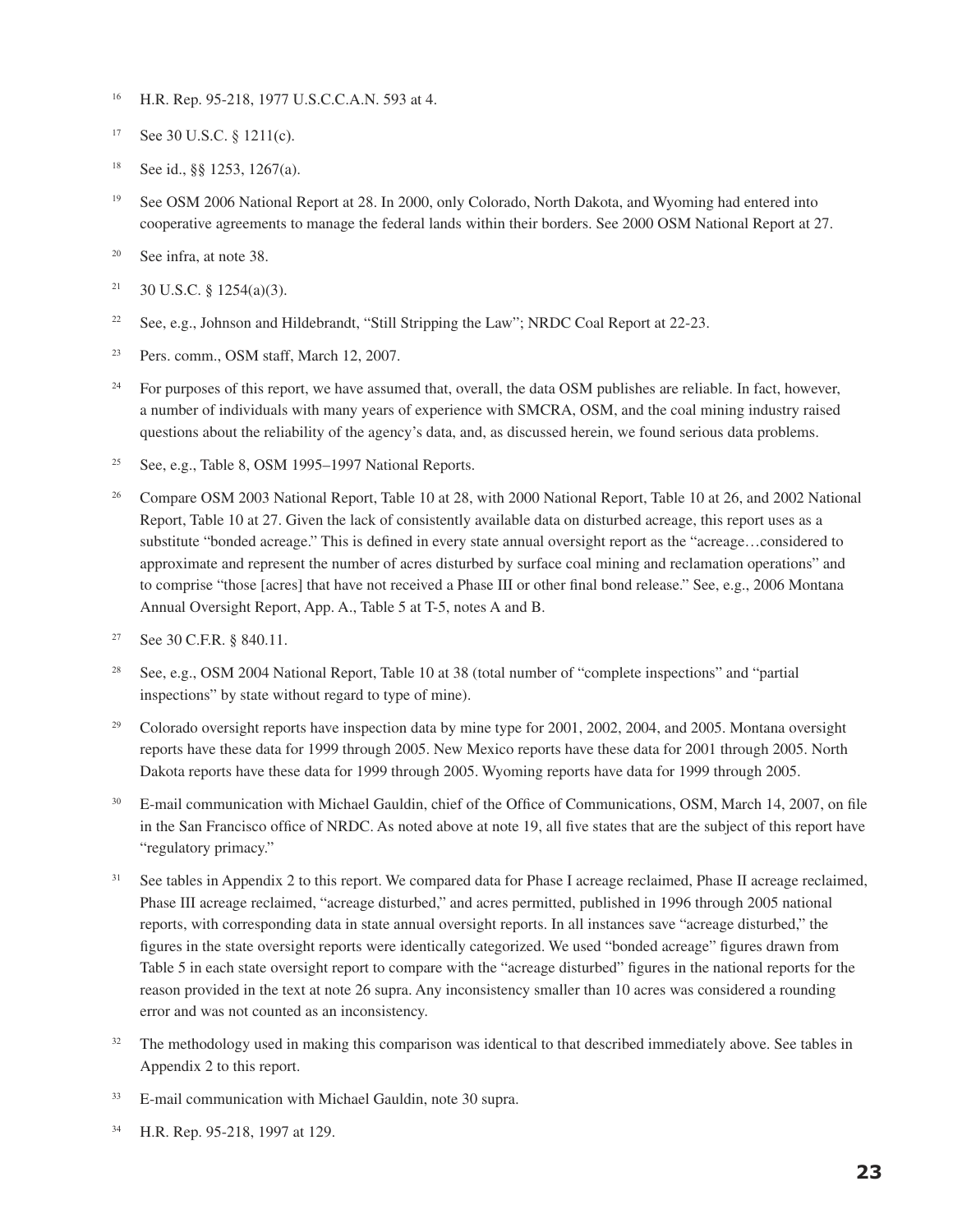- <sup>35</sup> 30 C.F.R. §§ 840.11(a) and (b). See box infra.
- <sup>36</sup> See 30 U.S.C. **§** 1267(e), where there is no imminent danger to health or safety or significant environmental harm. A cessation order must be issued if the violation is not abated within the time specified.
- <sup>37</sup> See id. § 1267(h)(2); 30 C.F.R. § 842.11(a).
- <sup>38</sup> 30 U.S.C. § 1271(a)(1); 30 C.F.R. § 843.12(a)(2). These notices are known as 10-day notices or TDNs. Inspectors must issue a cessation order in the event of an imminent danger to health and public safety or significant environmental harm, or under other similarly severe circumstances, 30 C.F.R. § 843.11, and can suspend or revoke mining permits for patterns of violations, id., § 843.12(a)(1). A violation can involve anything from an administrative error, such as an inaccurate address on a sign, to a serious public danger, such as an unstable highwall that threatens to collapse on mine workers.
- <sup>39</sup> As stated above, 40 percent of the reports published from 1996 to 2005 lacked this information. See text at note 29 supra.
- <sup>40</sup> See tables in Appendix 3 to this report.
- <sup>41</sup> See tables in Appendix 4.
- <sup>42</sup> See Appendix 3, Wyoming table and West Region table.
- <sup>43</sup> See Appendix 1, table; OSM 2005 National Report, Table 10 at 4.
- <sup>44</sup> See Appendix 3, North Dakota table.
- <sup>45</sup> See id.
- See, e.g., OSM 2005 National Report, Table 10 at 4. As OSM has noted, "North Dakota's regulatory program is handled by a relatively small number of staff…considering the amount of land mined and reclaimed each year." OSM 2005 North Dakota Oversight Report at 3.
- <sup>47</sup> OSM 2005 National Report, Table 10 at 4.
- <sup>48</sup> See Appendix 4, North Dakota table.
- <sup>49</sup> See Appendix 4, Wyoming table. Wyoming carried out 4,000 inspections from 1996 to 2005.
- <sup>50</sup> See id., Colorado table. Colorado carried out 5,584 inspections.
- <sup>51</sup> See id., individual state tables. On average, Colorado, Montana, New Mexico, and Wyoming collectively issued one NOV for every 37.8 inspections. North Dakota, in contrast, issued one NOV for every 762 inspections.
- <sup>52</sup> See Johnson and Hildebrandt, "Still Stripping the Law," at 112. Published only seven years after passage of SMCRA, this report documented that observed violations were being ignored by inspectors, even though the act requires that enforcement actions be taken in response to any violation, and that regulatory authorities were not conducting thorough inspections.
- <sup>53</sup> See, e.g., 2005 Montana Annual Oversight Report at 11, noting that the state was not requiring mine companies to comply with its approved regulations "in two important areas." See also 2001 Montana Annual Oversight Report at 12 (regulatory requirements for contemporaneous reclamation not being implemented).
- <sup>54</sup> OSM 1996 National Report at 1. Montana has availed itself of this right repeatedly: "The state program amendment process in Montana has been ongoing and constant since the Montana program was originally approved by OSM in April 1980." 2005 Montana Annual Oversight Report at 10.
- <sup>55</sup> This has been a particular problem in Montana. Pers. comm., Richard Parks, past chair, Northern Plains Resource Council, June 8, 2007. Thus, for example, as reported in the 2005 Montana Oversight Report at page 11, approved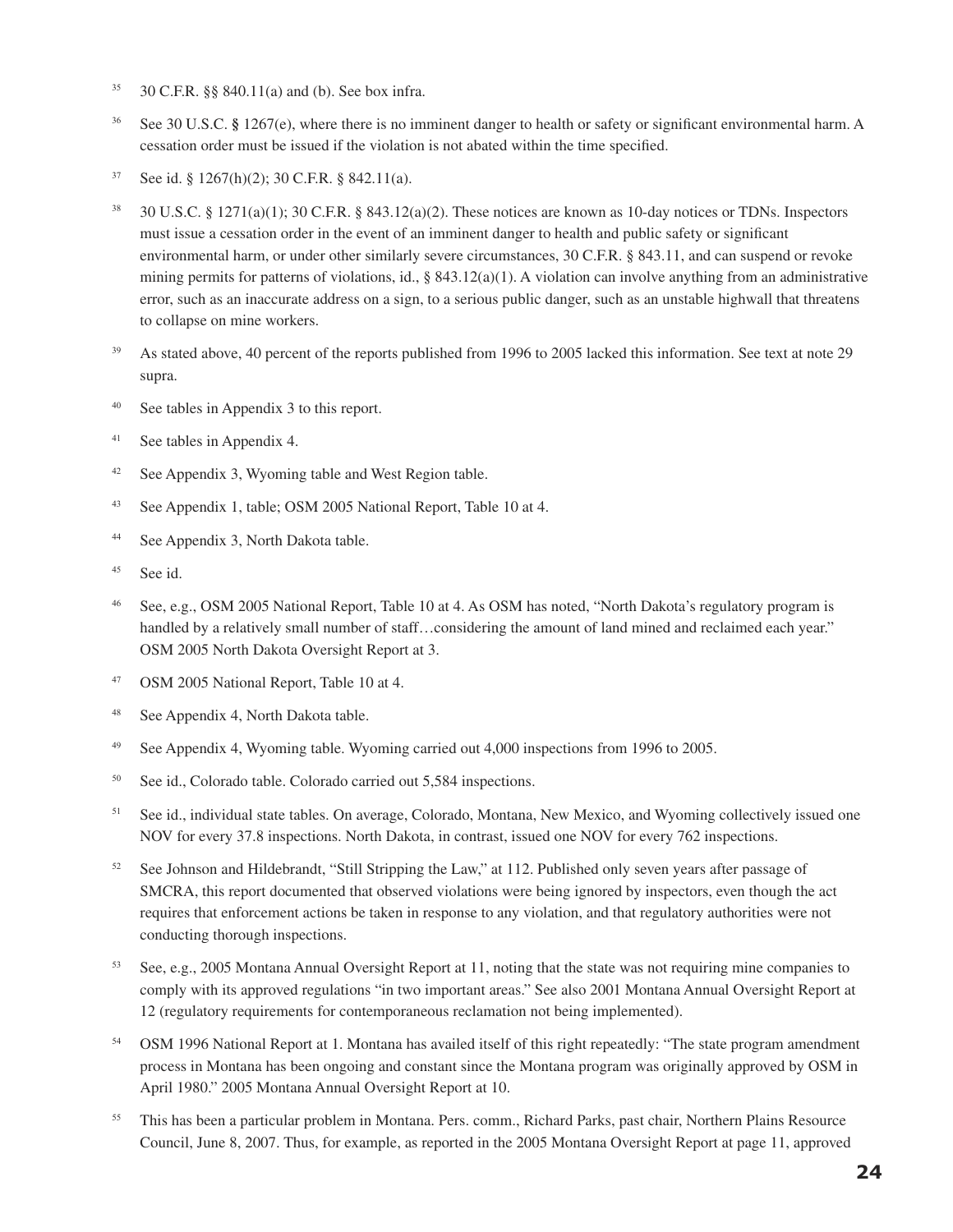Montana regulations required mulch on all disturbed areas and seeding and protection of topsoil stockpiles. These requirements were not being complied with and the state agency was not enforcing them in the field because the legislature had approved and promulgated new rules that allowed for suspension of the requirements, even though OSM had not yet approved the new rules.

- <sup>56</sup> OSM 1996-2005 National Reports.
- <sup>57</sup> See Appendix 1, AML coal data.
- <sup>58</sup> OSM 1996-2005 National Reports.
- <sup>59</sup> See Appendix 5, Table "Federal Regulatory Grants by State by Year (adjusted for inflation)." See also Western Interstate Energy Board, "An Impending Crisis for Coal Supplies," Denver, November 2006, at 4 (hereinafter "Western Interstate Energy Board"). SMCRA authorizes OSM to provide grants to states with approved regulatory programs in amounts that do not exceed 50 percent of annual state program costs. See, e.g., OSM 1996 National Report at 4. The statute also authorizes states that administer coal mining on federal lands to receive up to 100 percent of the costs the federal government saves as a result. See, e.g., OSM 2000 National Report at 27.
- <sup>60</sup> Data from OSM 1997-2005 Annual Reports.
- <sup>61</sup> Data from OSM 2001-2006 Budget Justifications.
- $62$  Pers. comm., OSM staff, March 12, 2007. According to this person, instead of maintaining its enforcement staff, OSM has chosen to fund technology development and transfer operations. The latter give states and the coal industry the "technical information and tools they need to carry out their responsibilities under [SMCRA]." OSM 2005 National Report, Technology Transfer, at 1. Funding for technology development and transfer remained relatively constant in the OSM budget between 1997 and 2005. As funding for environmental protection decreased by \$5 million, the technology development and transfer budget gained \$ 335,000 (in inflation-adjusted dollars). See Appendix 5, "Federal 'Environmental Protection' Budget" and "Federal 'Tech Transfer' Budget" tables.
- <sup>63</sup> See Appendix 4, tables re. federal inspections by state.
- <sup>64</sup> See id. Several additional 10-day notices that were issued by OSM field staff were appealed by the states and overturned by OSM's Western Region Coordinating Center. See, e.g., 2005 Montana Annual Oversight Report at 10 (TDN issued in 2004 overturned on appeal).
- <sup>65</sup> OSM's directive REG-8, "Oversight of State Programs," was updated most recently on July 26, 1999, and can be accessed online at *http://www.osmre.gov/directiv.htm*. References to REG-8 in this report are always to this most recent version of the directive.
- <sup>66</sup> REG-8 at 1, "Summary of Major Changes," paragraph b.
- <sup>67</sup> Id., Appendix I, section D at I-12.
- <sup>68</sup> Id. at I-13.
- <sup>69</sup> According to OSM, "[t]he purpose of measuring off-site impacts is to protect the public, property and the environment outside of areas authorized for mining and reclamation activities." OSM, 1998 National Report at 4. OSM announced the adoption of this performance measure in 1998, id., and reported the percentage of active mines free of off-site impacts the following year. See OSM 1999 National Report at 31. The agency has not reported this information in any annual national reports since then, although the state reports provide it. See, e.g., 2006 Montana Annual Oversight Report, Appendix A, Table 4. Reclamation success is another performance measure; as discussed infra, OSM publishes only incomplete information on this topic in its annual national reports.
- $70$  REG-8 at I-7.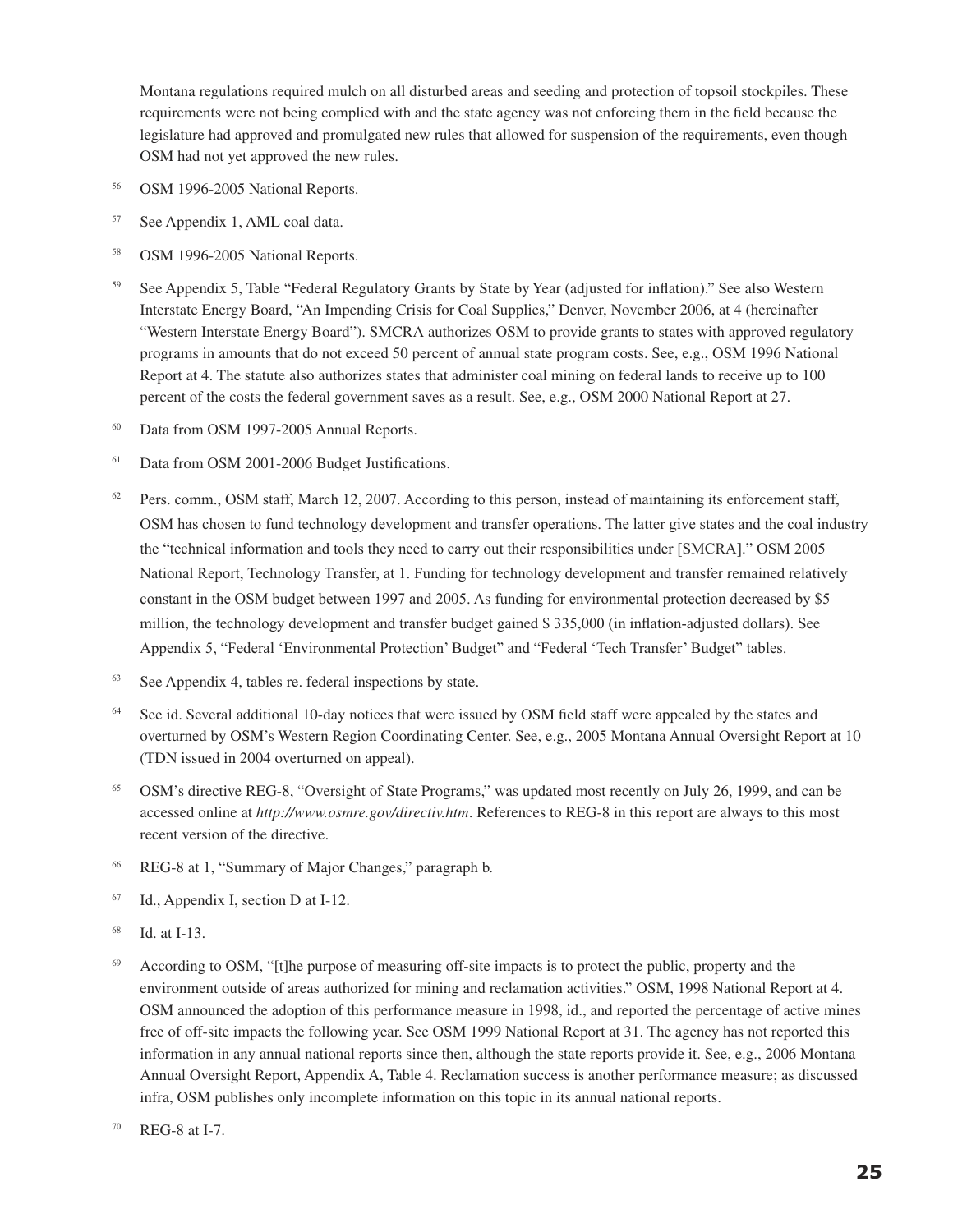- $71$  Id. at I-5.
- <sup>72</sup> Id.
- <sup>73</sup> According to OSM, "because of significant variations between States in the number, size and types of mines, and methods of data collection, data reported under this measure cannot be used for comparisons between States." REG- 8 at I-4. Totaling the number of off-site impacts identified in Table 4, "Off-site Impacts," of available annual oversight reports reveals that, since 1996, Colorado has had the most such impacts, 29, followed by Wyoming with 16, Montana with 3, and New Mexico and North Dakota with 2 each.
- <sup>74</sup> Pers. comm., OSM staff, March 12, 2007.
- $75$  See, e.g., REG-8 at I-6 I-7.
- <sup>76</sup> See 30 U.S.C. § 1202 ("It is the purpose of this Act to…assure that adequate procedures are undertaken to reclaim surface areas as contemporaneously as possible with the surface coal mining operations."). See also H.R.REP, 95- 218, 1977 U.S.C.C.A.N. 593 at 4.
- <sup>77</sup> See testimony of Ellen Pfister before the House Natural Resources Committee, July 25, 2007.
- $78$  Approved mine permits are described as taking an "opportunistic" approach to water replacement that is, there is no plan to protect or replace wells or springs potentially or actually disrupted by mining, other than waiting for "time and fate" to do the job. See Ellen Pfister testimony, id.
- See generally OSM's annual state oversight reports.
- 80 30 U.S.C. § 1259(a):

After a surface coal mining and reclamation permit application has been approved but before such a permit is issued, the applicant shall file with the regulatory authority…a bond for performance payable…and conditional upon faithful performance of all the requirements of this Act and the permit.

See also 30 C.F.R. § 800.11(b)(1):

 The bond or bonds shall cover the entire permit area, or an identified increment of land within the permit area upon which the operator will initiate and conduct surface coal mining and reclamation operations during the initial term of the permit.

81 See e.g., OSM, 1998 Annual Report at 12:

OSM is also…assuring that the land currently being mined is properly reclaimed. This performance measure is the acreage of land that is released every year by active coal mine operators. This is done through a series of bond releases. The bonds are required to assure that funds are available for reclamation in case the operator fails to reclaim the mined lands.

- 82 Montana's state program has four phases of bond release. As discussed below, only a fraction of land affected by mining in Montana has been reclaimed through OSM's three phases.
- <sup>83</sup> See note 81 supra.
- <sup>84</sup> See note 4 supra. See also 2001 Montana Annual Oversight Report, at 12:

 Contemporaneous reclamation will be measured by evaluating the timeliness of Phase I, Phase II, and Phase III bond release. The intent of this measurement is to provide an overall general picture of how successfully reclamation is staying current with mining in the State.

See also REG-8 at I-8.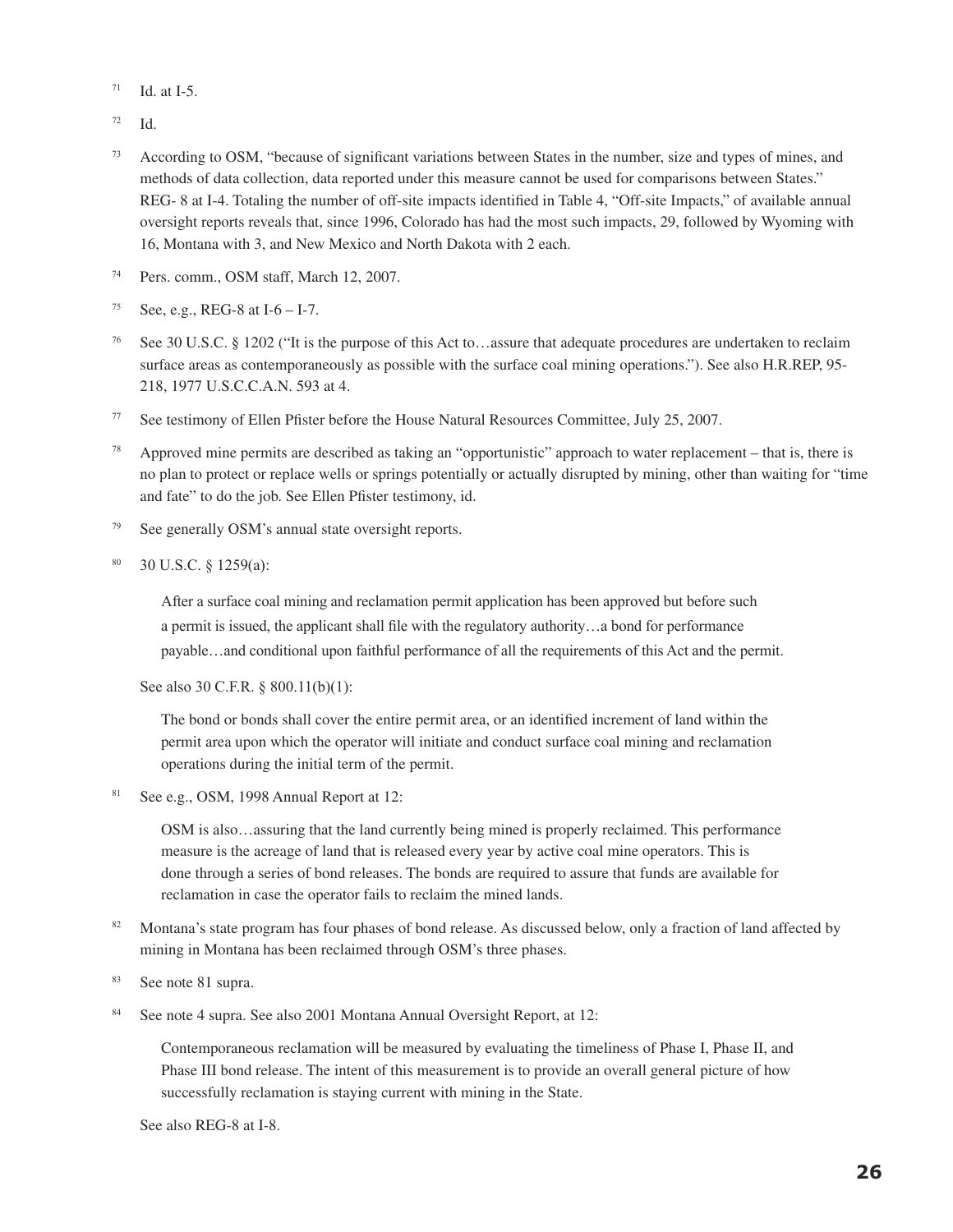- <sup>85</sup> See H.R. REP 95-218, 1977 U.S.C.C.A.N. 593 at 3-4.
- <sup>86</sup> See 30 C.F.R. 816.11(c)(3): The "period of responsibility shall continue for" 10 full years in areas of 26 inches or less average annual precipitation.
- <sup>87</sup> Congress did not provide a definition of "contemporaneous" in SMCRA, and OSM's regulations do not provide one either—although, prior to 1992, its rules did have a definition of the term in connection with backfilling and grading, part of Phase I. Compare 30 C.F.R. § 816.101 (1991) with subsequent versions. The definition was suspended following a legal challenge brought by industry groups. See 57 Fed. Reg. 33,874 (July 31, 1992).
- <sup>88</sup> See, e.g., OSM 1999 Montana Annual Oversight Report at 7; 2000 Wyoming Annual Oversight Report at 8. See also REG-8 at I-9.
- <sup>89</sup> See Appendix 2. All data utilized in this section were derived from State Oversight Reports except for pre-1996 phase III bond release statistics, which were derived from OSM's 20th Anniversary Report.
- <sup>90</sup> OSM's data regarding the acreage of lands "disturbed"—i.e., affected by strip-mining and other mining activities suffer from two problems. First, as noted above, OSM has failed to consistently provide data regarding "disturbed acreage" in its annual national reports. See note 26 supra. As explained previously at id., in the absence of "disturbed acreage" figures, we used "bonded acreage" figures provided in annual state oversight reports for the years 1996 to 2005 because this acreage "is considered to approximate and represent the number of acres disturbed by surface coal mining and reclamation operations" and comprises "those [acres] that have not received a Phase III or other final bond release." 2006 Montana Annual Oversight Report, Appendix A, Table 5, notes A and B. Second, it is impossible to determine exactly how many acres were disturbed because no bonded acreage data were included in the 1996 Colorado Annual Oversight Report, and New Mexico's 1996 report cannot be located. Where necessary, NRDC averaged the totals of the previous and succeeding years to make up for these omissions.
- $91$  See Appendix 2.
- <sup>92</sup> The total is actually larger, as the reported figure is missing acreage totals for Colorado and New Mexico. See note 90 supra.
- <sup>93</sup> See Appendix 2.
- <sup>94</sup> OSM 1999 North Dakota Annual Oversight Report at 7.
- <sup>95</sup> Colorado's reported reclamation statistics have been better than those of the other states studied in this report for many years. See, e.g., Colorado Annual Oversight Reports for 1999, 2000, 2001, 2002, and 2003 at pages 10, 10, 13, 12 and 6, respectively.
- <sup>96</sup> See Appendix 2, Colorado table.
- <sup>97</sup> See id., North Dakota table. Industrial use is the single-largest post-mining land use for North Dakota's reclaimed acres, accounting for at least 2,200 acres, according to the OSM 2005 North Dakota Annual Oversight Report.
- 98 See Appendix 2, New Mexico, Wyoming, and Montana tables. In its 2001 Montana Annual Oversight Report at pages 4-5, OSM acknowledged the ineffectiveness of that state's reclamation program:

Less than 15% of the disturbed lands have received Phase I & II release, and no lands have received Phase III final release. Based on these numbers and the guidance from REG-8, the CFO believes that the Montana program is not effective in having all disturbed lands reclaimed to the approved postmining land use contemporaneously.

See, e.g., OSM 2001 Montana Annual Oversight Report at 5; 2003 North Dakota Annual Oversight Report at 5; Wyoming Annual Oversight Reports for 2002, 2003, and 2004 at pages 9, 8, and 8, respectively. The Wyoming reports for both 2003 and 2004 note (at page 8) not only the lack of bond releases, but also that the industry is trying to change performance requirements for release, rather than actually moving forward with bond release applications.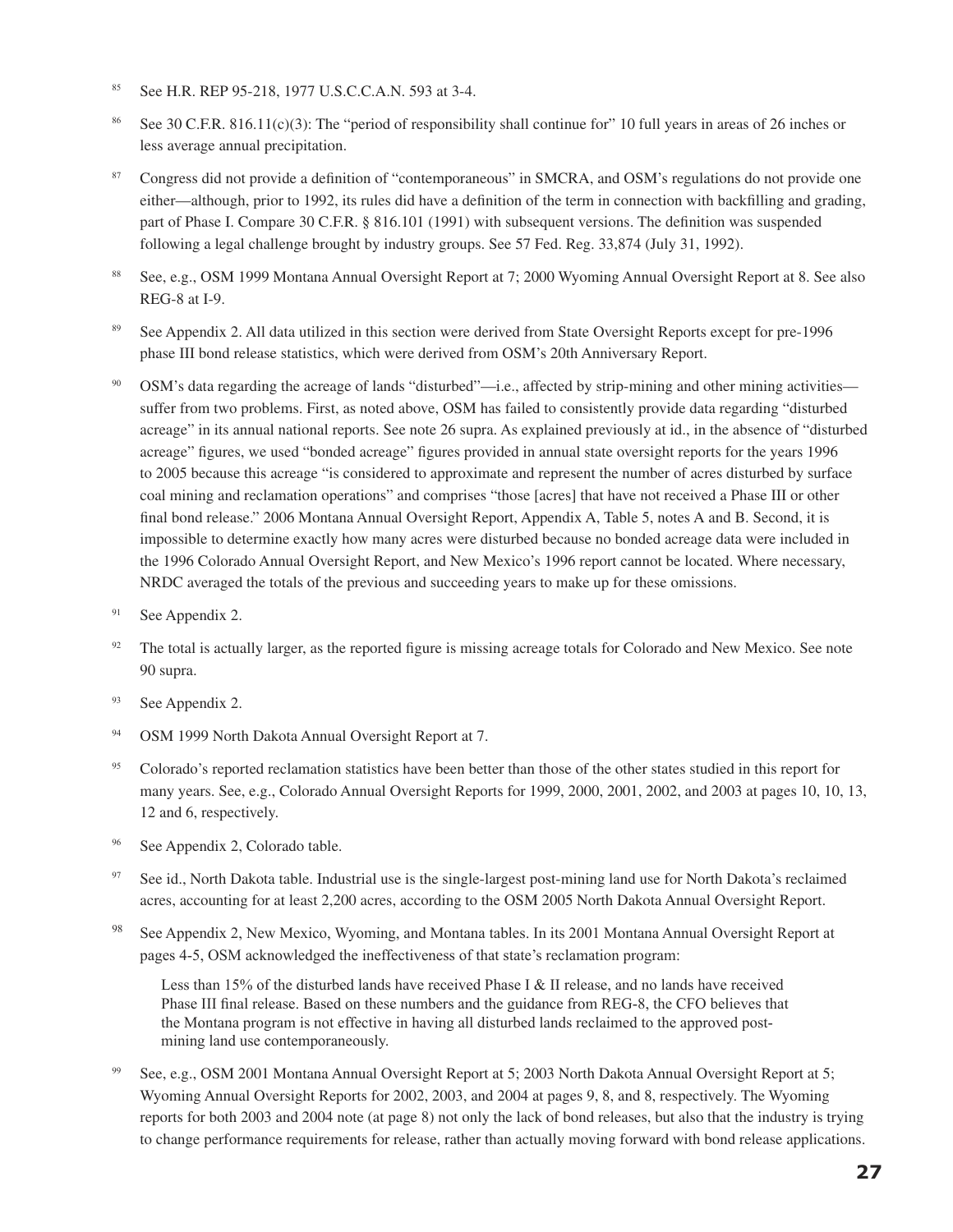- <sup>100</sup> See OSM 2001 Montana Annual Oversight Report at 4; 2004 Wyoming Annual Oversight Report at 8.
- <sup>101</sup> See OSM 2005 Wyoming Annual Oversight Report at 7. See also 2004 Wyoming Annual Oversight Report at 11; 2006 Wyoming Annual Oversight Report at 9.
- See, e.g., OSM 2006 Montana Annual Oversight Report at 7 (the state's program is "only partially effective in its goal of having all disturbed lands reclaimed to the approved post-mining land use as contemporaneously as possible").
- <sup>103</sup> See Appendix 2, first Montana table.
- <sup>104</sup> OSM 2003 North Dakota Annual Oversight Report at 5.
- <sup>105</sup> See, e.g., id. (bonding based on "worst case" reclamation scenario that provides no incentive to industry to apply for Phase I and II bond release).

<sup>106</sup> Id.

- <sup>107</sup> See OSM 2000 Colorado Annual Oversight Report at 10.
- <sup>108</sup> OSM 2005 Wyoming Annual Oversight Report at 6; 2002 Wyoming Annual Oversight Report at 6; 1996 Colorado Annual Oversight Report at 8; 1997 Colorado Annual Oversight Report at 9; 2000 Colorado Annual Oversight Report at 10; 1999 Montana Annual Oversight Report at 4.
- <sup>109</sup> OSM 2003 North Dakota Annual Oversight Report at 4 ("There are thousands of acres that have been mined and totally reclaimed"); 2002 Wyoming Annual Oversight Report at 6 (The "number of acres released from bond is relatively small," yet thousands of acres have been backfilled and graded and some of that is topsoiled and seeded "for a minimum of 10 years"); 1996 Montana Annual Oversight Report at 3 ("Although the number of acres released from bond is minimal, a substantial amount of reclamation has occurred").
- See, e.g., OSM 2002 Wyoming Annual Oversight Report at 6 (counting acreage that "may be eligible" for Phase III release); 2004 Colorado Annual Oversight Report at 7 (counting acreage the "[t]eam believes…would meet the phase III bond release requirements"); 1996 North Dakota Annual Oversight Report at 8.
- <sup>111</sup> See OSM 2005 Wyoming Annual Oversight Report at 9. See also 2002 Wyoming Annual Oversight Report at 23.
- <sup>112</sup> See OSM 2006 Montana Annual Oversight Report, Appendix A, Table 6. Previously OSM expressed concern about a lower ratio but announced that "this issue is mine-specific" and would not be "investigate[d]" "on an industry or statewide basis." 1998 Montana Annual Oversight Report at 6.
- <sup>113</sup> See OSM 2006 North Dakota Annual Oversight Report, Appendix. A., Table 6 at T-6 (ratio arrived at by subtracting "Long-Term Facilities" and "Active Mine Areas" from total "Disturbed area" and dividing that number by the sum of "Phase III (veg. est.) Bond Release," "Areas Seeded for 10 years" and "Final Bond Release"). The resulting ratio is almost as good as Colorado's using the agency's official national definition. See note 96 supra.
- See, e.g., OSM 2003 North Dakota Annual Oversight Report at 5 (In connection with inspection of three bond release request areas, "[t]here appear to be large areas…which would be eligible for bond release. However, upon closer examination we found conditions that preclude bond release.").
- <sup>115</sup> Western Interstate Energy Board at 4.
- $116$  Id. at 5.
- <sup>117</sup> OSM 2006 Montana Annual Oversight Report at 15.
- 118 Id. at 14-15.